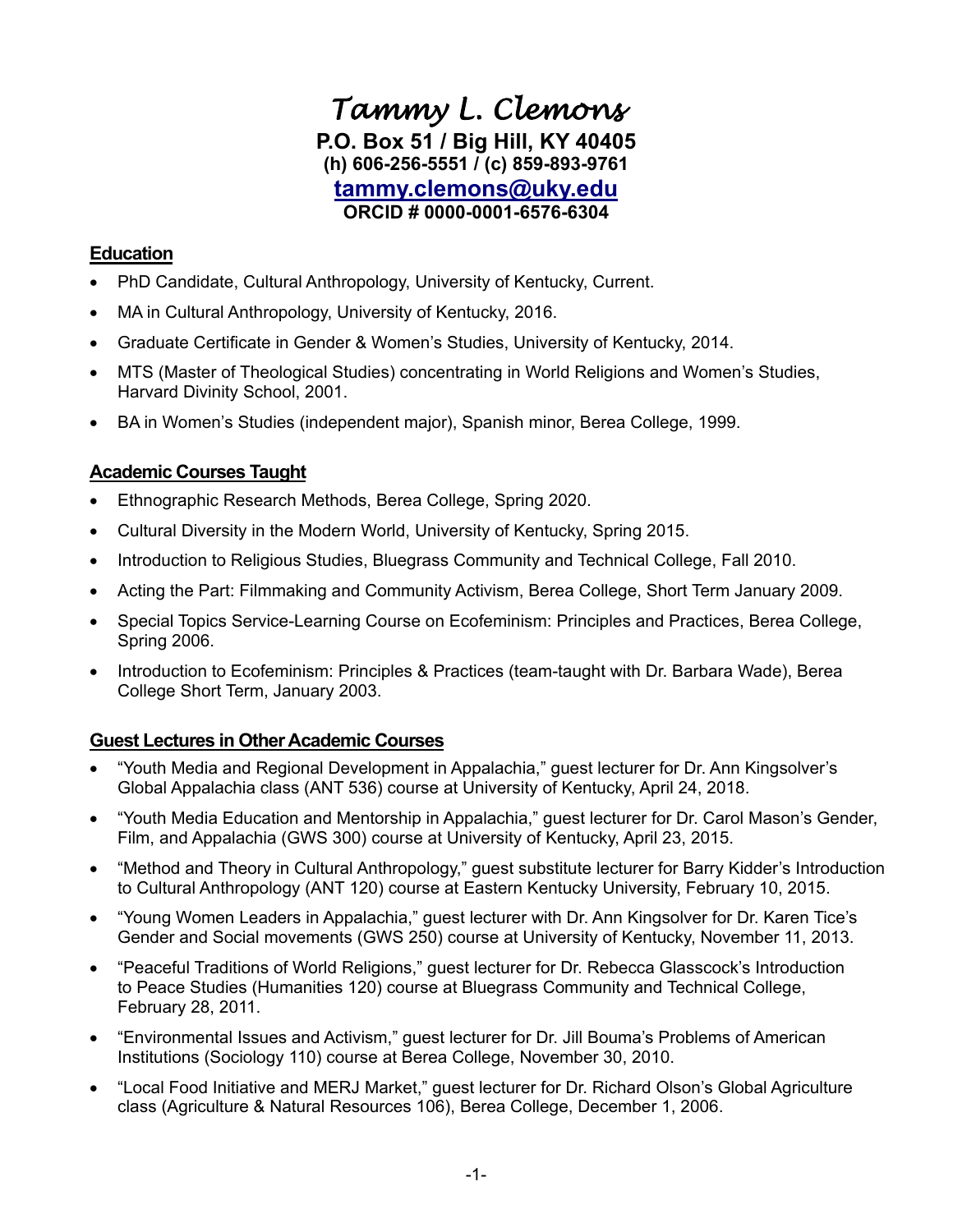- "Sustainability Projects at Berea College," guest lecturer for Dr. Paul Smithson's Introduction to Sustainability & Environmental Studies class (SENS 100), Berea College, September 11, 2006.
- "Sustainability Projects at Berea College," guest lecturer for Dr. Smithson's SENS 100 class, Berea College, Spring 2006.
- "Graduate Study and Career Opportunities in Women's Studies," guest lecturer for Dr. Peggy Rivage-Seul's Senior Seminar in Women's Studies (WST 458), Berea College, April 21, 2005.
- "The Life and Work of Mary Daly," guest lecturer for Dr. Peggy Rivage-Seul's Senior Seminar in Women's Studies (WST 458), Berea College, October 30, 2001.
- "Women and Religion," guest lecturer for Introduction to Religion class, Eastern Kentucky University, Fall 1998.

# **Affiliations**

- Alternate ROOTS (2009-2011, 2020-2021)
- American Association of University Women (2004-2009)
- American Anthropological Association (2012-2016, 2018)
	- o Association for Feminist Anthropology
	- o Digital Anthropology Interest Group
	- o National Association of Student Anthropologists
	- o Society for Visual Anthropology
- Appalachian Studies Association (2007-Present)
- Association for the Advancement of Sustainability in Higher Education (2006-2009)
- Educators for Community Engagement (2004-2005)
- International Union of Anthropological and Ethnological Sciences (2013-Present)
- Lambda Alpha National Collegiate Honors Society for Anthropology (2014-Present)
- National Association of Women's Studies (2013-2014)
- Rural Women's Studies Association (2018-Present)
- Society for Applied Anthropology (2014-2018)
- Textbook & Academic Authors Association (2020-2021)

# **Publications**

### **Peer-Reviewed**

• Clemons, Tammy

2020 What *Does* it Mean to Be "Young" in the Mountains? Voices from the "Youth Activism in Different Generations in Appalachia" Oral History Project. *Register of the Kentucky Historical Society* 118(1):19-66. Special Issue on "Beyond the War on Poverty: New Perspectives on Appalachia since 1970." Kathryn Newfont, ed.

• Clemons, Tammy L. 2014 *Film Review of* Goodbye Gauley Mountain: An Ecosexual Love Story. Journal of Appalachian Studies 20(1):91-93.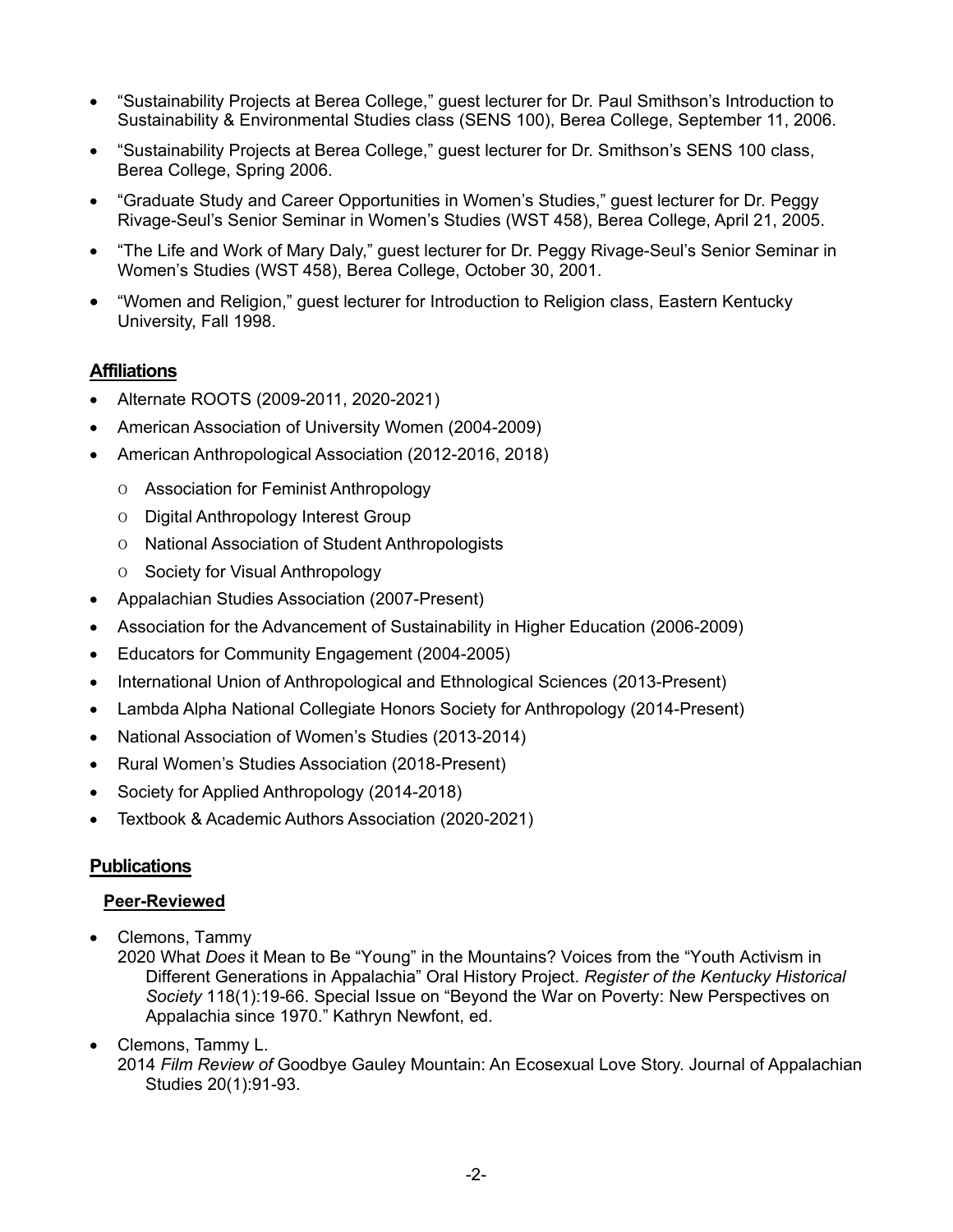- Reedy, Timi and Tammy Clemons
	- 2016 Audiovisualizing Family History: An Autoethnography of a Digital Documentary. *Visual Ethnography* 5(2):79-105. Special Issue on "Exploring Digital Ethnography through Embodied Perspective, Role-Playing and Community Participation and Design." Natalie Underberg-Goode, ed.

### Review Forthcoming

2021 Digital Resource Review of "Picturing Milwaukee / Buildings-Landscapes-Cultures." *Journal of American Folklore* 134(531).

# **Public Scholarship**

- "Ain't No Place Like Home: Appalachia, Anthropology, and Autoethnography," *anthropologies: A Collaborative Online Project*, Issue 8, November 2011 [\(http://www.anthropologiesproject.org/2011/11/aint-no-place-like-home-appalachia.html\)](http://www.anthropologiesproject.org/2011/11/aint-no-place-like-home-appalachia.html).
- "Feminism in *Herland*: A Feminist Utopian Vision of Charlotte Perkins Gilman," *Domestic Goddesses: An On-line Journal on the Writing of "Scribbling Women"*, Fall 1998 [\(http://www.womenwriters.net/domesticgoddess/pdf/clemons.pdf\)](http://www.womenwriters.net/domesticgoddess/pdf/clemons.pdf)s.
- *Remembering the Reedys: Appalachian Music, Migration, and Memory*, ongoing documentary blog with Timi Reedy, 2009-2016 [\(http://remembereedy.blogspot.com\)](http://remembereedy.blogspot.com/).

### **Newsletters, Newspapers, Magazines, & Blogs**

- "Supporting Intergenerational Oral Histories," Oral History in the Mid-Atlantic Region (OHMAR) Blog, 1 August 2019 [\(https://ohmar.org/supporting-intergenerational-oral-histories/\)](https://ohmar.org/supporting-intergenerational-oral-histories/).
- Clemons, Tammy, A.J. Faas, Taylor R. Genovese, Carol Hendrickson, Alejandro Ponce De Leon, Brooke Scelza, Nancy White, Laura Zanotti, Doug Bafford, Susan Mazur-Stommen, Claire-Marie Hefner, Michael T. Balonek, Ashley Stinnett, and Natalia Maksymowicz Mroz. 2018. "What's in Your Bag, Anthropologists?" Anthropology News website, 18 July 2018 [\(https://web.archive.org/web/20190201174123/http://www.anthropology](https://web.archive.org/web/20190201174123/http:/www.anthropology-news.org/index.php/2018/07/18/whats-in-your-bag-anthropologists-2/)[news.org/index.php/2018/07/18/whats-in-your-bag-anthropologists-2/\)](https://web.archive.org/web/20190201174123/http:/www.anthropology-news.org/index.php/2018/07/18/whats-in-your-bag-anthropologists-2/).
- "Growing Across Appalachia: KY2WV and Home Again," with Timi Reedy, *Grow Appalachia Blog*, 29 September 2015 [\(http://growappalachia.berea.edu/2015/09/29/learning-from-each-other/\)](http://growappalachia.berea.edu/2015/09/29/learning-from-each-other/).
- "MERJ and More: Local Farms and Food," *The Sustainable Campus: Newsletter of the Berea College Sustainability and Environmental Studies Program,* p. 4, Winter 2007 [\(https://www.berea.edu/sens/files/2012/03/Winter-07.pdf#page=4\)](https://www.berea.edu/sens/files/2012/03/Winter-07.pdf#page=4).
- "Making Campus Sustainability 'ESE'," with Michael Hilterbrand, *The Sustainable Campus: Newsletter of the Berea College Sustainability and Environmental Studies Program,* pp. 6-7, May 2006 [\(https://www.berea.edu/sens/files/2012/03/May-06.pdf#page=5\)](https://www.berea.edu/sens/files/2012/03/May-06.pdf#page=5).
- "Campus Steering Committee Explores Sustainable Food Network at Berea," *The Sustainable Campus: Newsletter of the Berea College Sustainability and Environmental Studies Program,* p. 5, August 2005 [\(https://www.berea.edu/sens/files/2012/05/August-05.pdf#page=5\)](https://www.berea.edu/sens/files/2012/05/August-05.pdf#page=5).
- "LFI Promoting Sustainable Food System: Program Supporting Local Food Awareness, Consumption on Campus," *The Pinnacle,* November 17, 2004.
- "Grass-roots Group 'Works' for Local Sustainability," *LILIPOH: The Spirit in Life*, Vol. 8, No. 34 (Winter 2003), p. 54.
- "Letter to the Editor: Not Your Mother's Garden Party," *Natural Home Magazine,* (November/December 2003) pp. 10-11.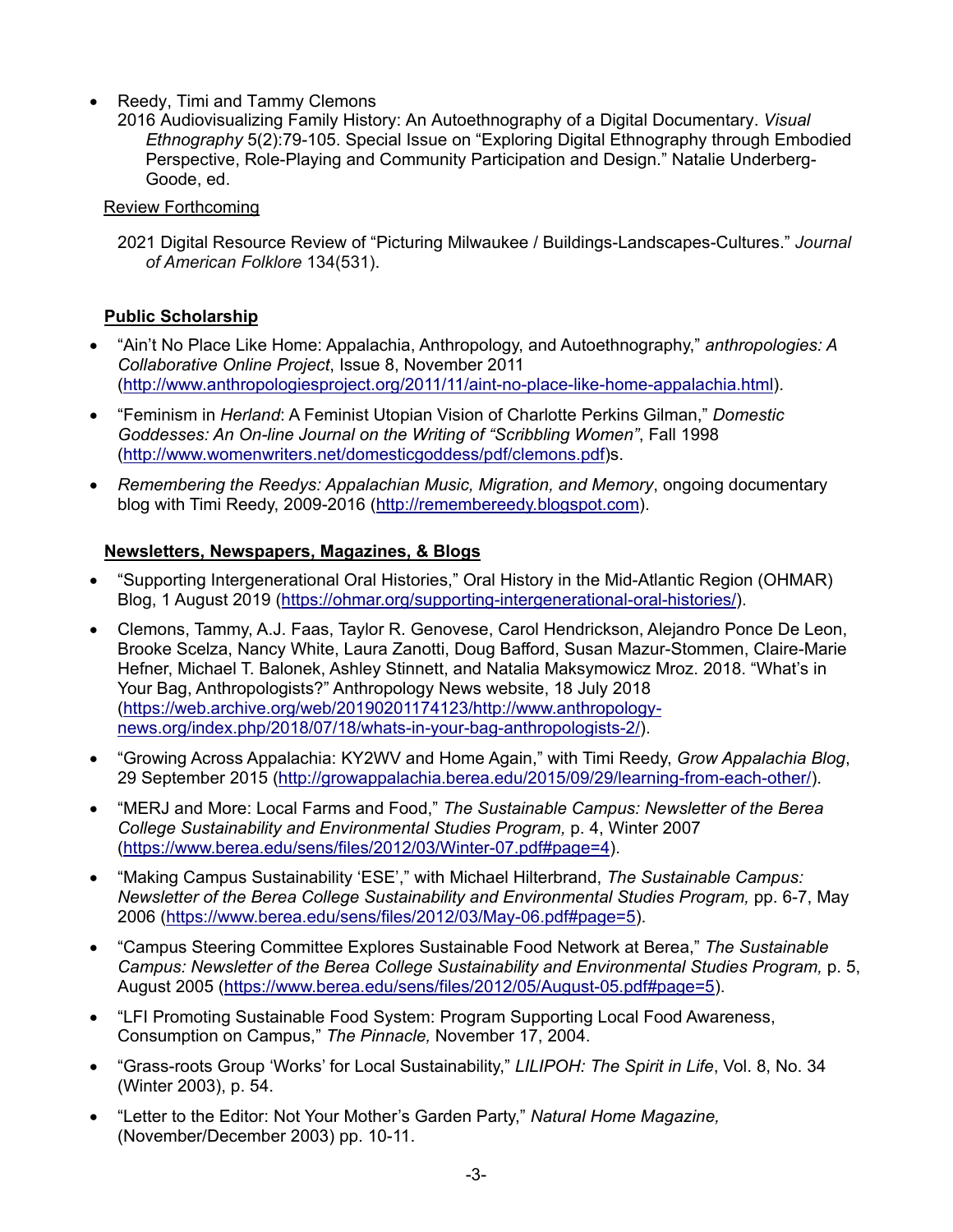### **Selected Employment**

• Independent Teaching Artist (November 2018-Present)

Responsible for assisting with media arts projects as needed in public schools served by the Berea College Partners for Education, including but not limited to the "Arts Connect Appalachian Youth" project and the Appalachian Teaching Artist Fellowship funded by the National Endowment for the Arts.

• Berea College Adjunct Lecturer of Peace & Social Justice (January-May 2020)

Responsible for designing, teaching, office hours, and administration of an undergraduate course on Ethnographic Research Methods (PSJ/SOC 386), which meets the research methods requirement for Peace & Social Justice Studies majors; responsible for transitioning from face-to-face to remote online delivery of course content and classroom communication for the mid-semester COVID-19 lock-down.

• Independent Media Arts Consultant for KET Media Arts Toolkit (January-December 2018)

Responsible for assisting Kentucky Educational Television (KET) with assessment of its Media Arts Toolkit prototype for public school teachers and the creation of additional background materials, lesson plans, and other instructional activities/materials where needed.

• Research Assistant/Interviewer (March 2018-September 2018)

Responsible for helping conduct interviews and assisting with administrative support for a qualitative research project on "The Meaning of Community Safety in Appalachian Kentucky" conducted by Dr. Charlotte Gill (George Mason University).

• Independent Media Arts Consultant/Teaching Artist (December 2017)

Responsible for assisting with digital media collection, curation, and production of digital stories for the Creative Assets Mapping Project sponsored by Berea College Partners for Education; responsible for instructing/assisting students with media production on site at selected Eastern Kentucky high schools as well as remotely compiling, editing, and uploading student-produced content.

• High Rocks Educational Corporation Teacher (July-August 2015, 2016, 2017, 2018)

Responsible for designing and implementing a media literacy and media production curriculum for the 2-week media track major and minor of the Camp Steele for high school girls in West Virginia in 2015, 2016, 2017, and 2018; responsible for designing and implementing a "Creative Expressions" curriculum for the 2-week New Beginnings camp for tween girls in 2017; served as Master Teacher for both New Beginnings and Camp Steele in 2017, responsible for assisting with overall camp organization and implementation and for coordinating the academic staff and instruction for core programming.

• University of Kentucky Department of Anthropology Teaching Assistant (August 2012-May 2013, Spring 2014, August 2014-May 2015)

Responsible for designing and implementing all aspects (i.e., syllabus, assignments, exams, grading, etc.) of a standalone course on "Cultural Diversity in the Modern World" (Spring 2015); responsible for preparing and facilitating three discussion sections for "Cultural Diversity in the Modern World" (Fall 2012, Spring 2013, Fall 2014, and two sections in Spring 2014), grading assignments and quizzes, consulting with students during out-of-class office hours, assisting with course administrative tasks, attending TA meetings, attending two required TA workshops a semester, and presenting a brief presentation on my dissertation research topic. Responsibilities in Spring 2014 also included assisting the Department of Anthropology with pedagogical resources and tasks.

• University of Kentucky Appalachian Center Teaching Assistant (August-December 2013)

Responsible for preparing and facilitating three discussion sections for "Introduction to Appalachian Studies" (Fall 2013), grading assignments, consulting with students during out-of-class office hours, assisting with course administrative tasks, attending weekly TA meetings, communicating with students via email and Blackboard, and presenting a brief presentation on my dissertation research topic.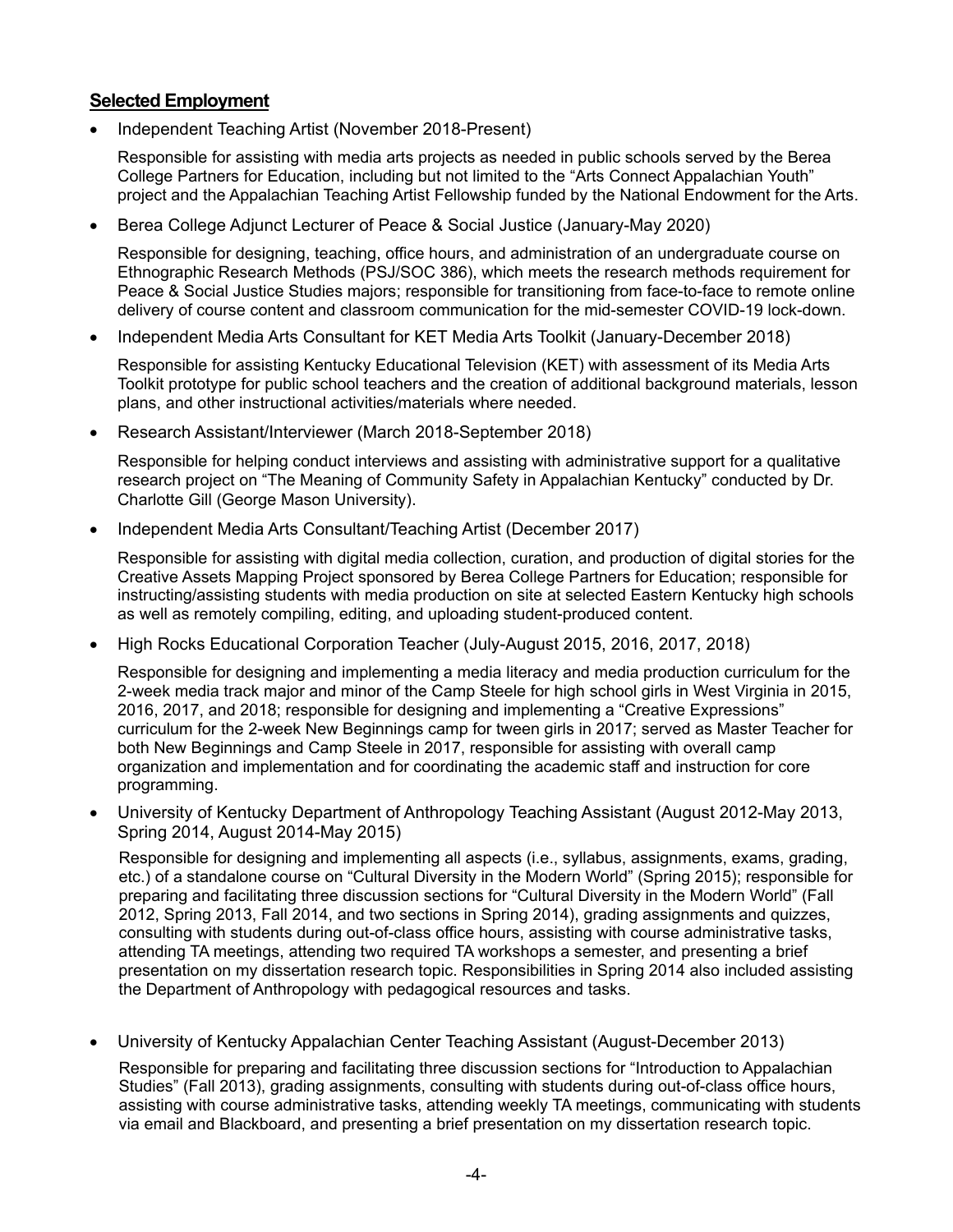• Executive Assistant to the President of Berea College (July 2011-August 2012)

Responsible for writing, researching, editing, and proof-reading for various documents (including the 2011 revision of strategic plan *Being and Becoming: Berea College in the 21st Century*, scholarly articles, some campus publications as well as fundraising proposals and reports; provided staff support for two College governance committees (Administrative Committee and Strategic Planning Committee); organizing and archiving historical office documents; overseeing the collection of general education data; and assisting in various capacities during the presidential leadership transition.

- Berea College Center for International Education Administrative Assistant (Nov. 2010- July 2011) Responsible for administrative support to the CIE Director, International Scholar and Student Services, and Education Abroad; managing departmental budgets and accounts; supervising labor students and coordinating student payroll; making travel arrangements for campus programming guests.
- Bluegrass Community & Technical College (BCTC) Adjunct Faculty Member (Fall 2010)

Responsible for teaching and administration of an undergraduate course on Introduction to Religious Studies (RS 101) in the Communication, History, Languages, and Social Sciences division at the BCTC Leestown Campus.

• Alternate ROOTS Annual Meeting Green Team Coordinator (Summer 2010)

Responsible for coordinating the campus-wide composting and recycling, collaborating with and supporting other Work Co-ops, managing Green Team volunteers, and promoting general awareness of green practices and opportunities on the Alternate ROOTS website and at the Annual Meeting.

• Independent Sustainability Consultant for Federation of Appalachian Housing Enterprises (Fall 2009)

Responsible for conducting a research review of existing literature, organizations, programs, key actors, and other resources in and around FAHE's Appalachian service region regarding green construction practices, educational opportunities, and green job development; producing a research report and recommendations as well as a follow-up report; and convening and facilitating an online focus group of key stakeholders and leaders to identify emerging programs and opportunities.

• Berea College Sustainability Coordinator (December 2005-June 2009)

Responsible for the general administration of the Ecological Sustainability Education (ESE) program including budget management; coordinated the Sustainability Research Mini-Grant program to help fund research related to the sustainability practices or teaching; funded discretionary project/program needs as they arose on a case-by-case basis or to enhance/support existing programming and collaborations; compiled a "Guide to Sustainability at Berea College" with basic contact information and summaries of campus sustainability initiatives; developed a comprehensive sustainability website about Berea's numerous efforts; coordinated design, production, and placement of educational green building signage for Lincoln and Draper Halls; organized, included in, or led around 30 tours of ecological renovations for more than 100 individuals; gave about 40 formal workshops/ presentations as well as several other informal presentations; consulted with hundreds of on- and off-campus constituents on various sustainability-related issues; supervised 2-4 student assistants as part of the Berea College Labor Program; organized campus-wide Focus the Nation Climate Change Teach-In with the help of student labor assistants and a committee of student volunteers; collaborated with the Appalachian Center Program Coordinator to coordinate the Fossil Fools week-long artist residency; initiated an Office Supply Exchange for collection and redistribution of free surplus office supplied to faculty, staff, students, and local non-profit organizations; and served as Implementation Liaison for President Larry Shinn for the American College and University Presidents Climate Commitment (ACUPCC) responsible for a two-month preliminary report (in collaboration with Executive Assistant to the President) and an institutional greenhouse gas (GHG) inventory (in collaboration with the Energy Manager).

• Executive Assistant to the President of Berea College (September 2001-January 2006)

Responsible for writing, researching, editing, and proof-reading for various documents (including the 2006 revision of strategic plan *Being and Becoming: Berea College in the 21st Century*, scholarly articles, some campus publications as well as institutional re-accreditation documentation for the Southern Association of Colleges and Schools (SACS); provided staff support for two College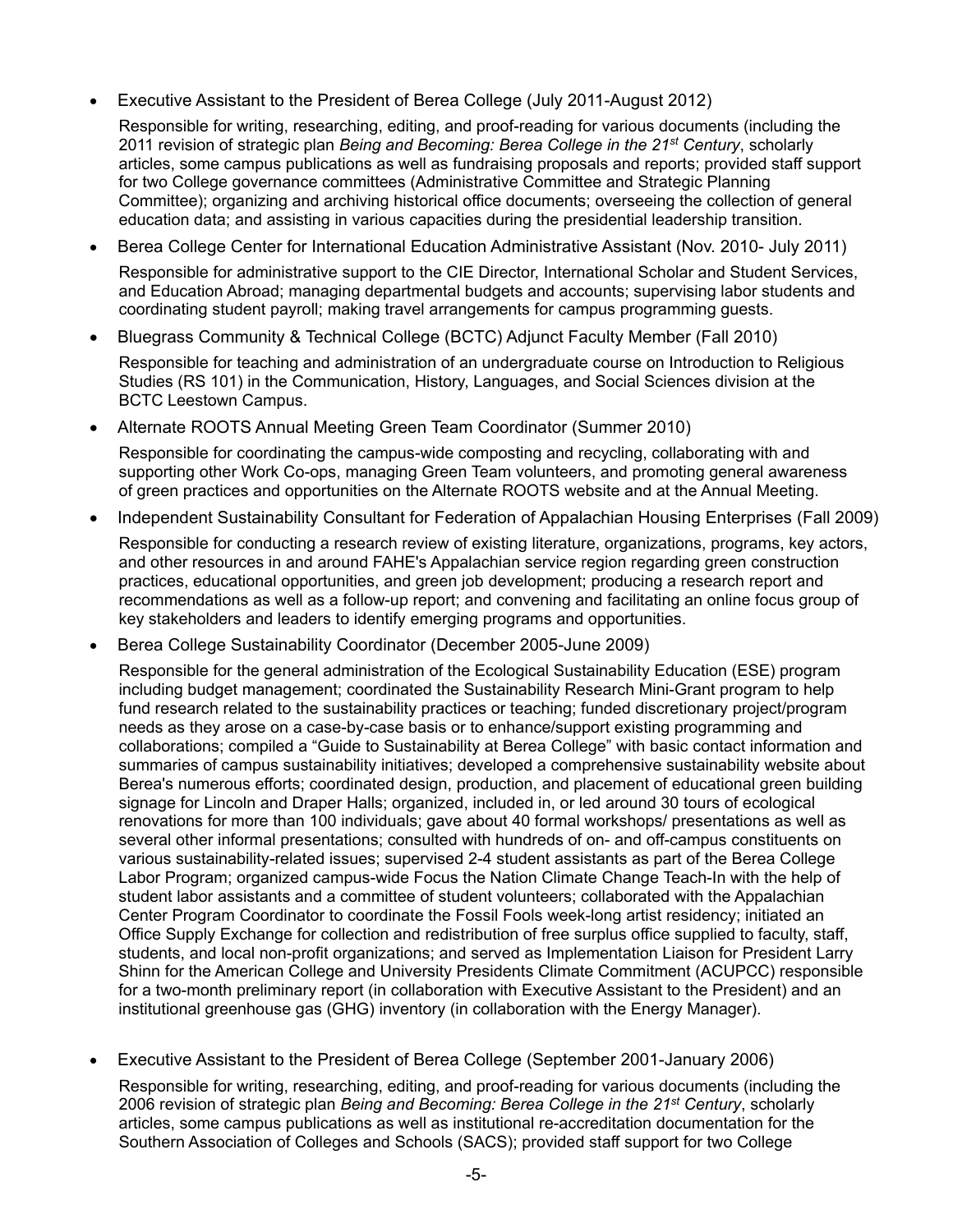governance committees (Administrative Committee and Strategic Planning Committee); organized annual Founders' Day convocation and related events; organized a faculty retreat, general correspondence; collaborated with staff and students for miscellaneous projects; also served on an adhoc "Document Imaging Committee" responsible for assessing the digital filing needs in various campus offices and for selecting a vendor based on these criteria.

• Schlesinger Library on the History of Women in America Manuscript Desk Worker (Sept. 1999-June 2001)

Responsible for monitoring manuscript reading room and researchers, assisting researchers, retrieving manuscript collections, miscellaneous desk-projects, data-entry, and photocopying; also self-initiated a tour of the library for Women's History Month 2000 and a library staff movie night.

• Berea College Women's Studies Office Assistant \* (Sept. 1997-May 1999)

Responsible for public relations (phone, mail, and email correspondence, publicity flyers, establishing/maintaining contacts), advising students in Women's Studies, logging in and maintenance of the Women's Studies resource library materials, assisting student researchers in Women's Studies library, set-up and serving for weekly luncheons. Also self-initiated a Women's Studies email bulletin board and webpage, organized off-campus Women's Studies opportunities for students such as trips to the Appalachian Women's Alliance Ironweed Festival and the Kentucky Women Writers Conference.

• Berea College Women's Studies Teaching Assistant \* (Sept.-Dec. 1997, Jan.-May 1999)

Responsible for ordering and reading course texts, contributing to syllabus and assignment formation, participating in and/or leading class discussion, tutoring students out of class, making copies, reserving media equipment, word processing for general studies courses "Stories" "World Issues Since 1945" as well as "Introduction to Women's Studies."

• Kentucky Governor's Scholars Program Resident Assistant (Summer 1994)

Responsible for assisting and advising a floor of high school students, leading a discussion seminar; also self-initiated a regular writing group and hacky-sack circle.

• Elementary Spanish Teacher \* (Sept. 1991-May 1992, Sept. 1993-May 1994)

Responsible for organizing lesson plans, developing vocabulary, creating/copying worksheets, and initiating Hispanic-related activities for weekly classes grades K-5.

[Note: All positions with an asterisk (\*) denote Berea College labor positions.]

### **Awards and Honors**

- 2020 Kentucky Oral History Commission Preservation Grant (in partnership with Berea College Special Collections and Appalachia—Science in the Public Interest)
- 2019 OHMAR (Oral History in the Mid-Atlantic Region) Martha Ross Memorial Prize
- 2019 Kentucky Oral History Commission Transcription Grant
- 2018 Kentucky Foundation for Women Artist Enrichment Grant
- 2018 Mensa Education & Research Foundation Galiley Scholarship
- 2018 Kentucky Rural-Urban Exchange Cohort
- 2018 University of Kentucky SGA Academic Excellence Scholarship for a Graduate Student
- 2017 Kentucky Historical Society Scholarly Research Fellowship
- 2017 Kentucky Oral History Commission Project Grant
- 2017-2018 Berea College Olive Ruth Russell Fellowship
- 2017 University of Kentucky James S. Brown Graduate Student Award for Research on Appalachia
- 2016-2017 University of Kentucky Woman's Club Endowed Fellowship
- 2016 University of Kentucky James S. Brown Graduate Student Award for Research on Appalachia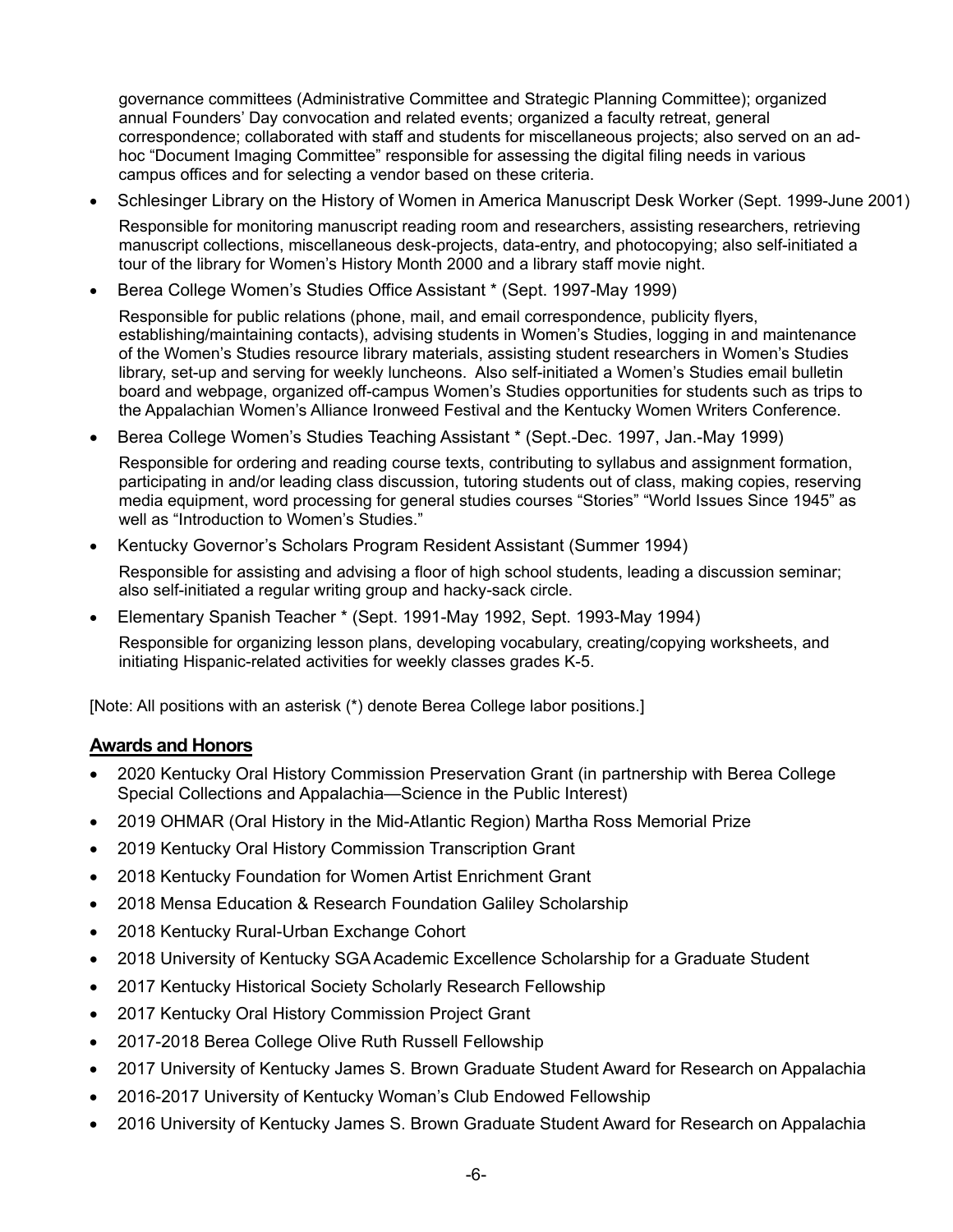- 2016 University of Kentucky Association of Emeriti Faculty Endowed Fellowship
- 2015 University of Kentucky Eller/Billings Summer Research Mini-Grant
- 2014 University of Kentucky James S. Brown Graduate Student Award for Research on Appalachia
- 2013 University of Kentucky Susan Abbot-Jamieson Pre-Dissertation Research Fund Award
- 2013 University of Kentucky O'Dear Award for Graduate Student Research in Latin America
- 2010 Kentucky Historical Society Family Research Fellowship
- 2010 Alternate ROOTS Artistic Assistance Grant
- 2009 Kentucky Foundation for Women Artist Enrichment Grant
- 2009 Appalachian Sound Archives Fellowship
- 2004 Berea College Faculty Fellowship in Service-Learning
- 1999 Kentucky Student Employee of the Year
- 1999 Berea College Student Employee of the Year
- 1999 Berea College Paul Vernon Kreider, Jr. Book Award
- 1999 Berea College Dr. William Taylor Center Memorial Award
- 1999 Berea College Weatherford-Hammond Appalachian Prize
- 1999 Berea College Eva Nell Whitaker Alley Award
- 1999 Berea College Hutchinson Fund Grant
- 1998 Berea College Women's Studies Departmental Labor Award
- 1994 Kentucky Colonel
- 1991 Vassar Book Award
- 1991 Sandy B. Nininger Award (Key Club)
- 1991 Key Club Scholarship
- 1991 Rotary Club Foreign Language Award
- 1991 Spanish National Honor Society
- 1991 Beta Club
- 1990 Montgomery County High School Salute to Excellence
- 1990 Kentucky Governor's Scholar
- 1990 Kentucky Girls State

# **Professional Training**

- Human Subjects Research Course, Collaborative Institutional Training Initiative (CITI) (2021, 2018, 2015)
	- o Students in Research Module (2015)
	- o Introduction to Community-Based Participatory Research Module (2016)
	- o Introduction to Community-Engaged Research Module (2016)
	- o Ethical and Practical Considerations in Community-Engaged Research Module (2016)
	- o Advanced Issues in Informed Consent Module (2016)
	- o Research with Persons who are Socially or Economically Disadvantaged Module (2016)
	- o Mobile Apps and Human Subjects Research Module (2019)
	- o Federal Educational Rights and Privacy Act (FERPA) Module (2019)
- Responsible Conduct of Research (Basic Course), CITI Program (2020)
- Humanities Responsible Conduct of Research Course, CITI Program (2016)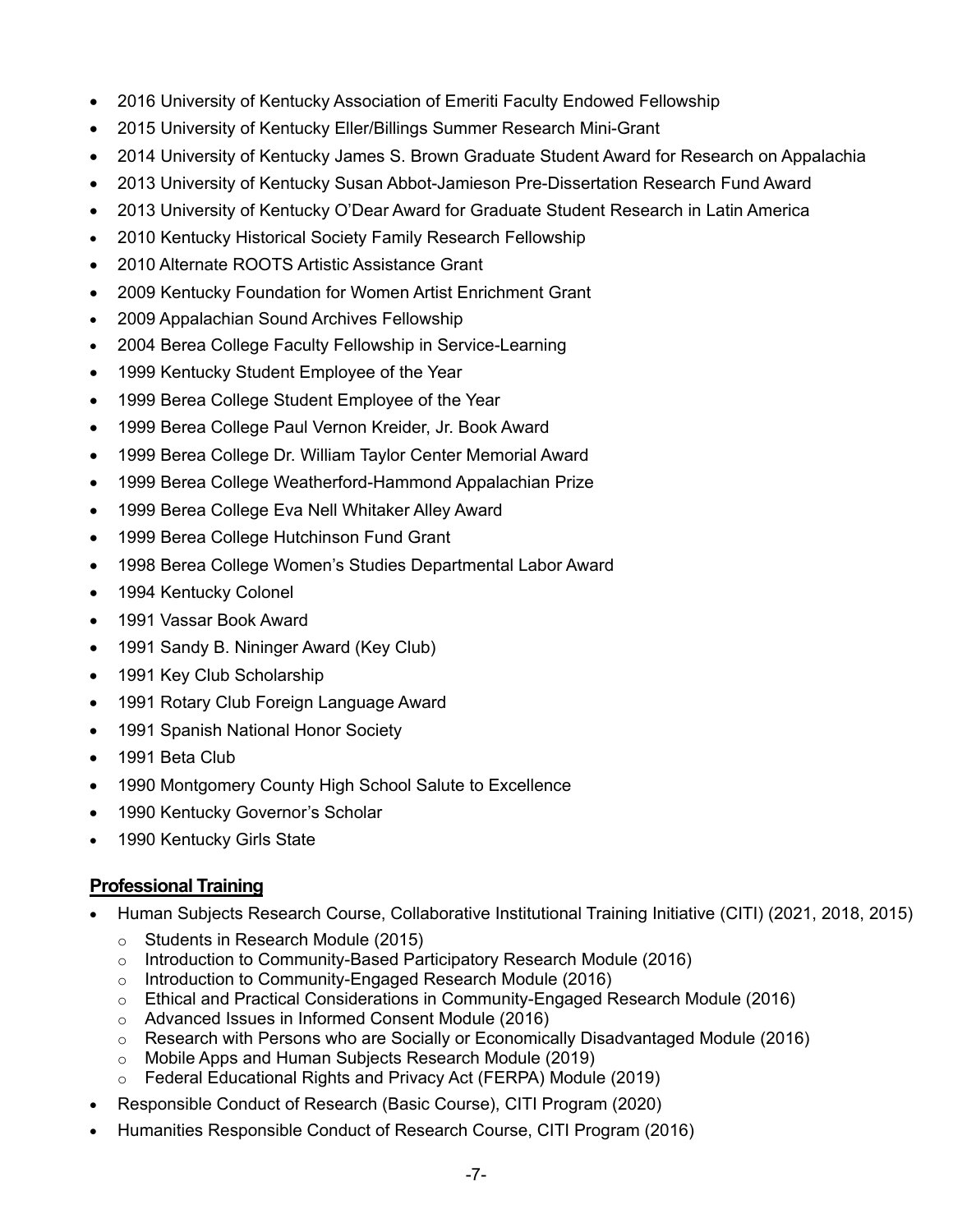- Social & Behavioral Responsible Conduct of Research Course, CITI Program (2015)
- Information Privacy & Security Course, CITI Program (2015)
- Introduction to Social Network Analysis, University of Kentucky LINKS Center Workshop (2016)
- Spanish immersion program, El Sol Escuela de Español, Lima, Perú (2013)
- Various professional development workshops for Teaching Assistants, University of Kentucky Graduate School (2012-2015)
- Grad Degree + Pedagogical Development Track Certification on "Practices of Inclusion and Equity in the Classroom," UK Graduate School Center for the Enhancement of Teaching and Learning (2019)
- Various professional development workshops for Teaching Artists, including Kentucky Arts Council, Berea College Partners for Education, and KQED Teach (2018-2020): <https://www.credential.net/profile/tammyclemons310/wallet>

# **Other Training**

### *Academic Internship:*

• Brushy Fork Leadership Development Program (Sept. 1998-May 1999)

### *Certification:*

• Community Scholars Program, Kentucky Folklife Program (Fall 2009)

### **Community Service and Leadership Positions**

- University of Kentucky Association of Anthropology Graduate Students (2011-Present) Member: for several years, assisted with writing letters to request co-sponsorship funding from various UK
- University of Kentucky Graduate Appalachian Research Community (2011-Present)

academic departments and programs for the Distinguished Lecture Series (DLS).

Member: participated in select lecture/luncheons and shared relevant resources and information through electronic list-serves; President (2012-2014): responsible for chairing meetings, serving as the official representative of the organization, and appointing all committees and commissions of the organization with the advice and consent of the membership.

• Appalachia – Science in the Public Interest (2009-2014, 2018-Present)

Board Member/President: Chair/member of Executive Director search/hiring committee (2010 and 2012); Board Member (October 2018-Present); Volunteer: helped with various sustainability projects (Aug. 1994, June 1996) and service-learning programs (ongoing).

• *Kentucky Folklife Magazine* (2021-Present)

Editorial Board Member: Responsible for establishing and evaluating the magazine's vision, health, goals, needs, and mission; decision-making regarding submission criteria, the many iterations / definitions / expressions of "Kentucky folklife," and highlighting different voices and perspectives; and providing leads for potential board members and fundraising/funding support.

• Appalachian Studies Association *Journal of Appalachian Studies* (2013-2014, 2020)

Manuscript reviewer (as-needed): Responsible for peer-reviewing manuscript submissions for publication consideration.

• Appalachian Studies Association Economic Development Committee (2017-2018)

Member: served on work group to select and organize theme- and sub-theme-related sessions for the 2018 ASA Conference in Cincinnati.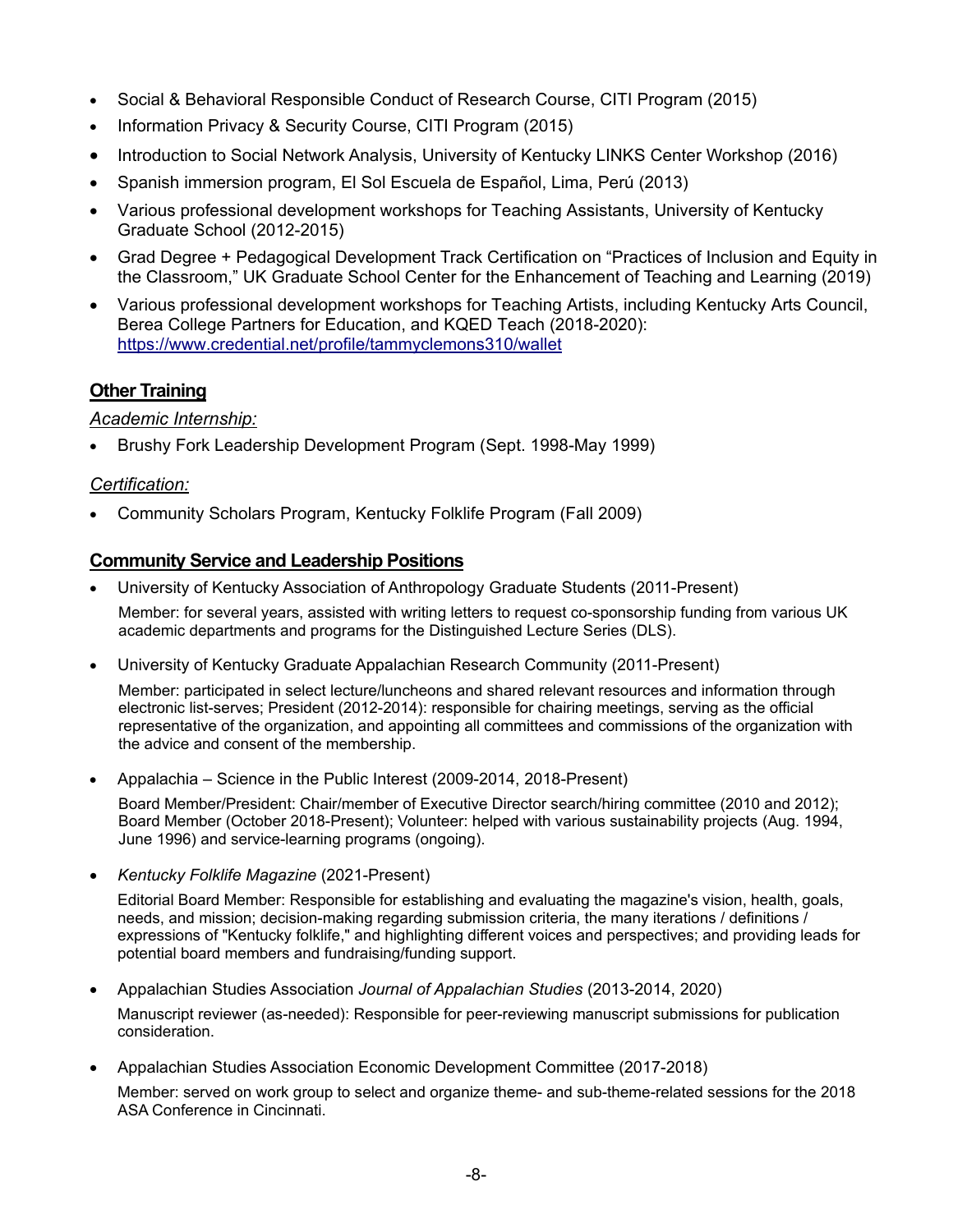• University of Kentucky Student Sustainability Council (2014-2016)

Director of Development: responsible for developing project solicitations, guiding groups/individuals through the proposal process, collecting proposal submissions for the SSC, responding to project proposals, and following up with funded projects to collect project reports. Member: served as Graduate Student Council (GSC) representative, responsible for reviewing proposals and attending monthly meetings to discuss and select proposals for funding. Volunteer: served as a member of the selection committee for reviewing and approving applications for UK researchers to access SSC-funded licenses for the Climate Data Project.

• *Contemporary Journal of Anthropology and Sociology* (Aug. 2012-2014)

Editorial Assistant: Responsible for proofreading assigned manuscripts for typos, errors, APA style format, matching citations and references, tables and other data-related graphics, and for submitting them to the Editor-in-Chief prior to final publication. *[Formerly the Kentucky Journal of Anthropology and Sociology]*

- Berea College Service-Learning Advisory Committee (2007-2009, 2011-2012) Member: CELTS group of service-learning faculty, staff, and local community partners.
- Kentucky Environmental Foundation (2009-2012)

Board Member: assisted with 20<sup>th</sup> anniversary fundraising, end-of-year phone appeals, and social media outreach.

• AASHE Advisory Council (2008-2009)

Member: group of sustainability professionals responsible for providing programmatic advice and support to the staff and governance board of the Association for the Advancement of Sustainability in Higher Education (AASHE).

• Berea College General Faculty Assembly (2006-2009)

Faculty Secretary: responsible for taking minutes for monthly General Faculty Assembly (GFA) meetings and submitting them to the Executive Council and then the GFA for formal approval.

- Berea College Staff Forum Advisory Committee (Spring 2008, 2012) Member: informal consultation group of staff responsible for occasional consultation with Staff Forum Co-
- Berea College Wellness Committee (2008-2009)

Chairs regarding monthly agendas and meetings.

Member: informal consultation group of staff, students, and faculty regarding wellness programming and assessments for the Berea College community.

• Berea College Energy and Empowerment Program Planning Committee (2008-2009)

Member of planning group for the three-year, grant funded "Energy and Empowerment" community-based research project administered by the Berea College Center for Excellence in Learning Through Service (CELTS).

• Chemical Destruction Community Advisory Board (2007-2009)

Member: Berea College representative responsible for attending quarterly meetings on behalf of the College community regarding the ongoing chemical weapons destruction program at the Bluegrass Army Depot.

• Berea College Local Food Initiative (September 2004-2009)

Steering Committee Member: responsible for meeting regularly and engaging in research about local food initiatives at institutions of higher education as well as local food resources in the area in order to propose and promote the use of local/regional foods in Berea College dining facilities; responsible for helping organize campus-wide awareness events, developing and implementing a campus-wide survey, writing articles for the *Pinnacle* and SENS newsletter, and finalizing LFI report and proposal to the Berea College Administrative Committee.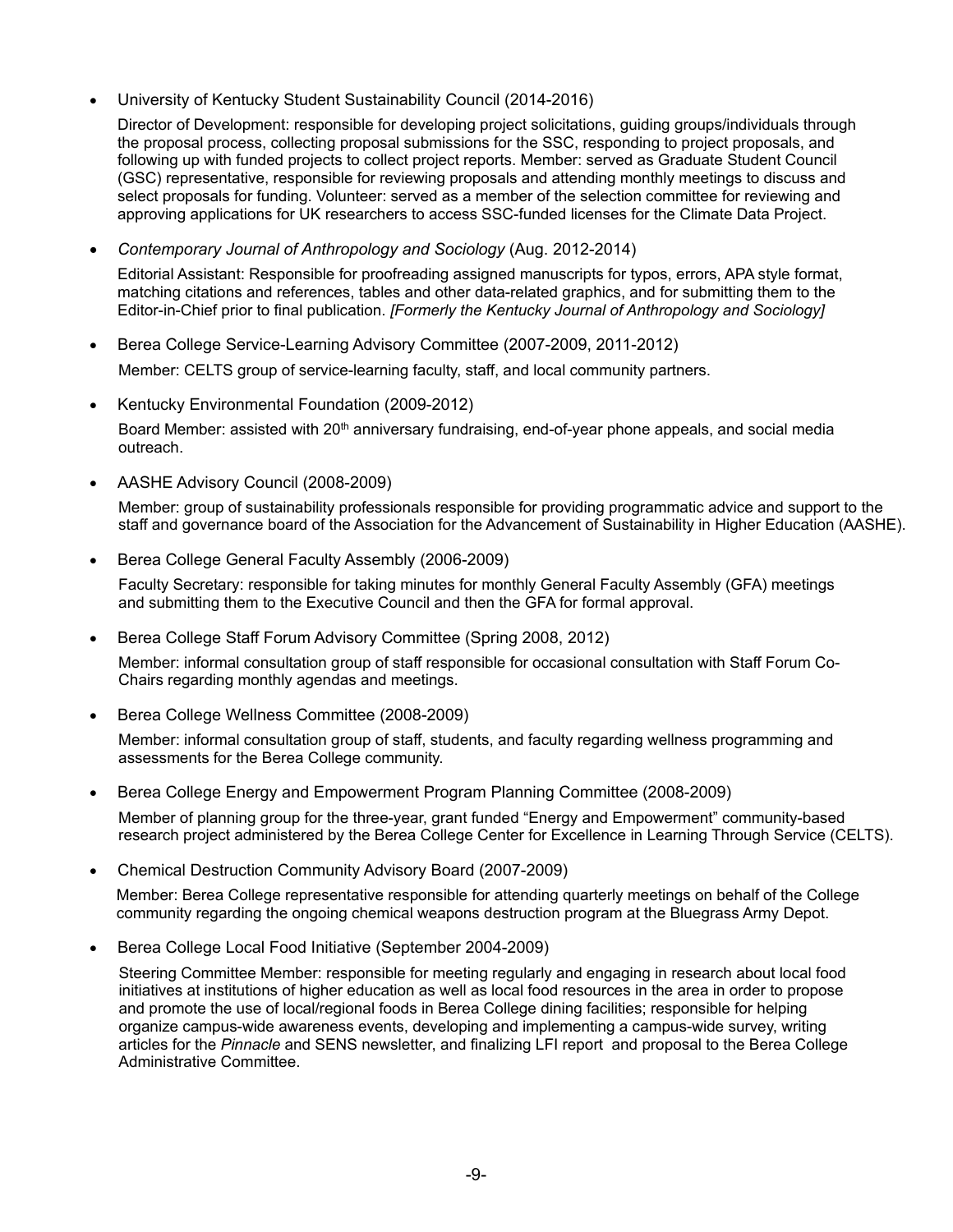• Madison County Action Team (Oct. 2003-June 2012)

Board Member (Co-Chair and Scribe): responsible for initiating and implementing a GLBTQ networking meeting at the 2011 Appalachian Studies Association Conference and a diversity workshop series in collaboration with the Berea College Appalachian Center, both funded by the Appalachian Community Fund (ACF) GLBTQ Initiative; helping organize and implement key projects of MCAT/MERJ (Madison, Estill, Rockcastle, Jackson); meeting agendas/minutes; coordinating communication and networking (email listserves, newsletters, press releases, project/event publicity, website, grant proposals, etc.); maintaining historical documents and ongoing files; policy discussions/decisions; financial planning; maintenance of documents/files; subcommittee delegation; rental agreement; work parties and other on-site maintenance activities; and supervising summer labor students from Berea College; coordinating fundraising to pay off a small business loan; facilitating the formal dissolution of the organization.

• Berea College Women's Studies Steering Committee (2002-2009)

Member: responsible for helping assess and make decisions about the Women's Studies curriculum and courses for the major and minor; Volunteer: representing Women's Studies for Academic Forums at Berea College Registration & Orientation Weekends for incoming freshmen.

• Kentucky Solar Partnership (2002-2010)

Member: volunteer for assisting with public education about alternative energy, including hosting an open house at personal residence for the 2002, 2003, 2005, 2006, 2007, 2008, 2009, 2010, 2011, and 2012 Kentucky Solar Tour and providing information about the energy-efficient house for the 2004 Bluegrass Energy Expo.

• Harvard Divinity School (HDS) Women's Studies in Religion Search Committee (Fall 2000)

One of two student members of faculty committee: responsible for reading and commenting on all applications for HDS WSRP research fellowships, collaboratively selecting semi-finalists, and presenting the final selection of scholars/professors to the HDS professorial committee for approval.

• HDS Women's Action Caucus (Sept. 1999-June 2001)

Board member: responsible for helping facilitate meetings, plan events, publicity. Self-initiated and co-organized Mary Daly lecture for Women's History Month 2000 and a multi-cultural speaker (with GABLE) in Fall 2000.

• HDS GABLE (Sept. 1999- June 2001)

Board member: responsible for organizing meetings, helping plan events, maintaining organization documentation, publicity.

• HDS UNITE (Sept. 2000-June 2001)

Founding member: group organized several initiatives to promote increased diversity of HDS faculty, including a petition, a Preach-in, a teach-in and meetings with administrators.

• Helping Understand Berea (H.U.B.) (Sept. 1998-May 1999)

Facilitator: responsible for meeting reminders, agendas, set-up, leading discussion, press releases, final presentation for a Brushy Fork internship project; group established a mission statement and goals to improve campus information dissemination and accessibility for students, gathered information about campus resources to assess problems and needs, and created a communications proposal for addressing these issues.

• Berea College Women's History Month Committee (Jan. 1998-May 1999)

Co-chair F'98-S'99: facilitated meetings, organized events and calendar for Women's History Month. Selfinitiated projects include a book discussion group about and a student meeting with bell hooks, as well as a Women's Fair, Single Parent Workshop, and a Single Parent Survival Manual.

• Berea College Habitat for Humanity (Spring 1994)

Volunteer and Alternative Spring Break Participant.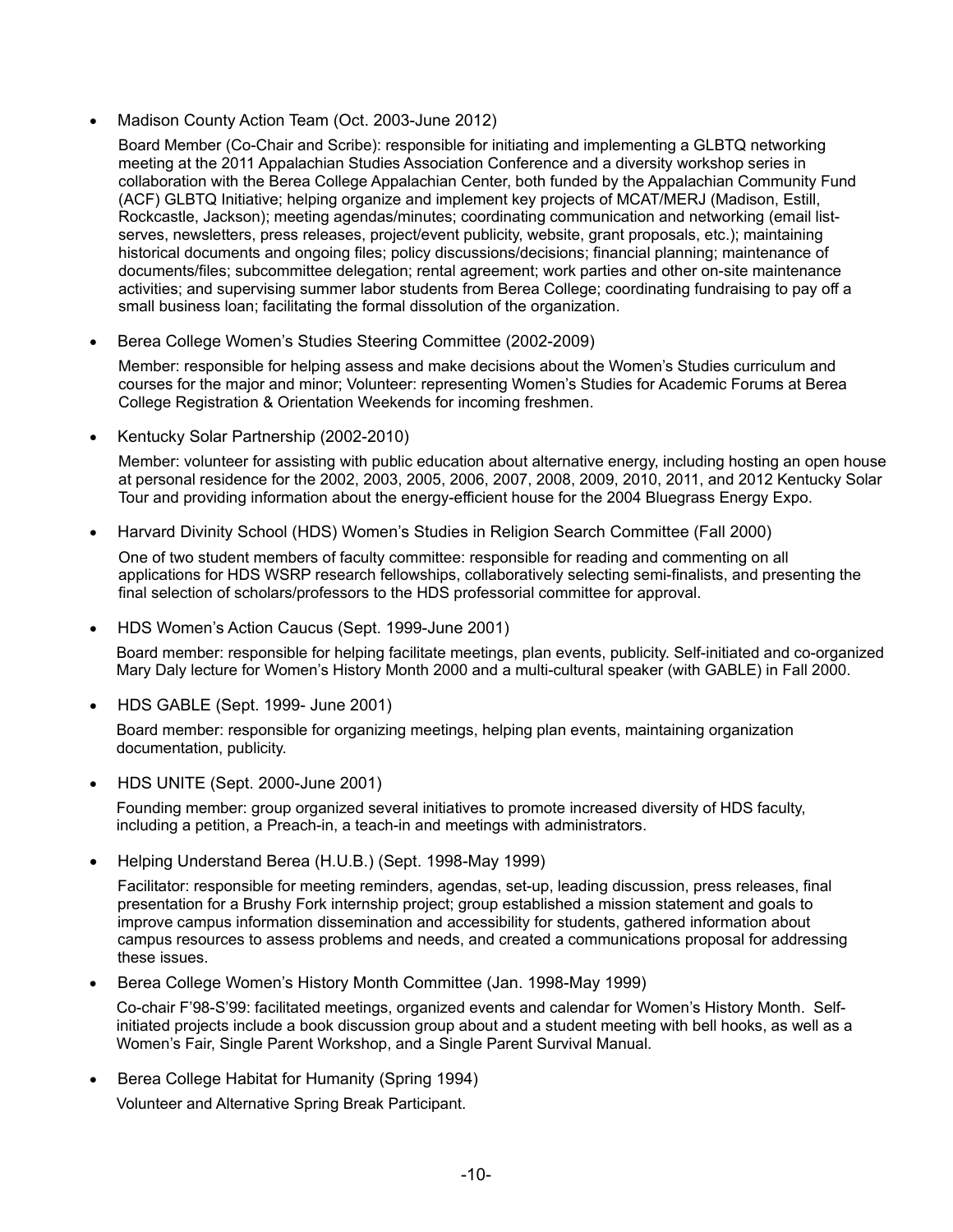- Berea College Environmentally Concerned Students (Sept. 1993-May 1994) One of many volunteers and organizers for the 1st Earthroots Jamboree Earth Day celebration.
- Berea Buddies Mentorship Program (Fall 1993) Mentor and volunteer for annual "lock-in."
- Project Graduation Conference (Oct. 1991) One of two Montgomery County High School senior students selected to attend Conference on planning, fund-raising, and organizing non-alcoholic activities for an after-prom event.
- Montgomery County High School Senior Class President (Aug. 1990-May 1991) Facilitated Senior Advisory Board meetings, officers' meetings, helped organize school-spirit events and fund-raise for the prom.

### **Presentations/Workshops**

- *Forthcoming:* Invited panelist on "Folklife Programming with Media" for the Kentucky Folklife Network Gathering, March 6, 2021.
- *Confirmed but cancelled due to COVID quarantine:* "Women's & Gender Studies at Berea College," invited presentation for the Berea College WGS Colloquium Series (originally scheduled March 25, 2020).
- *Confirmed but cancelled due to COVID quarantine:* "Appalachia-Science in the Public Interest: Sustainability Stories from the Past, Present, & Future," collaborative panel presentation with Fr. Albert Fritsch, Fr. Jack Kieffer, Timi Reedy, & Mark Spencer for the Appalachian Studies Association Conference (originally scheduled March 13, 2020).
- "What *Does* it Mean to Be 'Young' in the Mountains? Intergenerational Perspectives on Youth in Appalachia," convenor and presentation for the Appalachian Studies Association Conference, March 17, 2019.
- "Storytelling for Self-making and Place-making: Lessons and Tools from Appalachian Women and Girls," for the University of Kentucky Graduate Appalachian Research Community Symposium, March 2, 2019.
- "Intergenerational Activism and Mentorship in Central Appalachia: Constructing Youth and Imagining Futures," presentation at American Anthropological Association Annual Meeting, November 26, 2018.
- "Appalachian Feminisms & Rurality: Place, Placemaking, and Praxis," panel participant at the Rural Women's Studies Association Conference, May 18, 2018*.*
- "Critical Approaches and Practical Tools for Digital Humanities, Media Arts, and Education in Appalachia," for the "Visualizing Appalachia" Symposium, April 13, 2018.
- "Critical Literacies and Digital Citizenship: Participatory Knowledge Production and Social Change in Appalachia," for "Hope in a Hostile Climate: Tools for Transgressive Empowerment through Appalachian Studies" pedagogical panel at the Appalachian Studies Association Conference, April 7, 2018.
- Invited panelist on "The Power of Story" for the 2018 Women + Girls Research Alliance Summit: The Story of the Charlotte Girl, at the University of North Carolina – Charlotte, April 4, 2018.
- "Gendered and Generational Representations of Identity, Development, and History in Two Eastern Kentucky Counties," for the University of Kentucky Graduate Appalachian Research Community Symposium, March 3, 2018.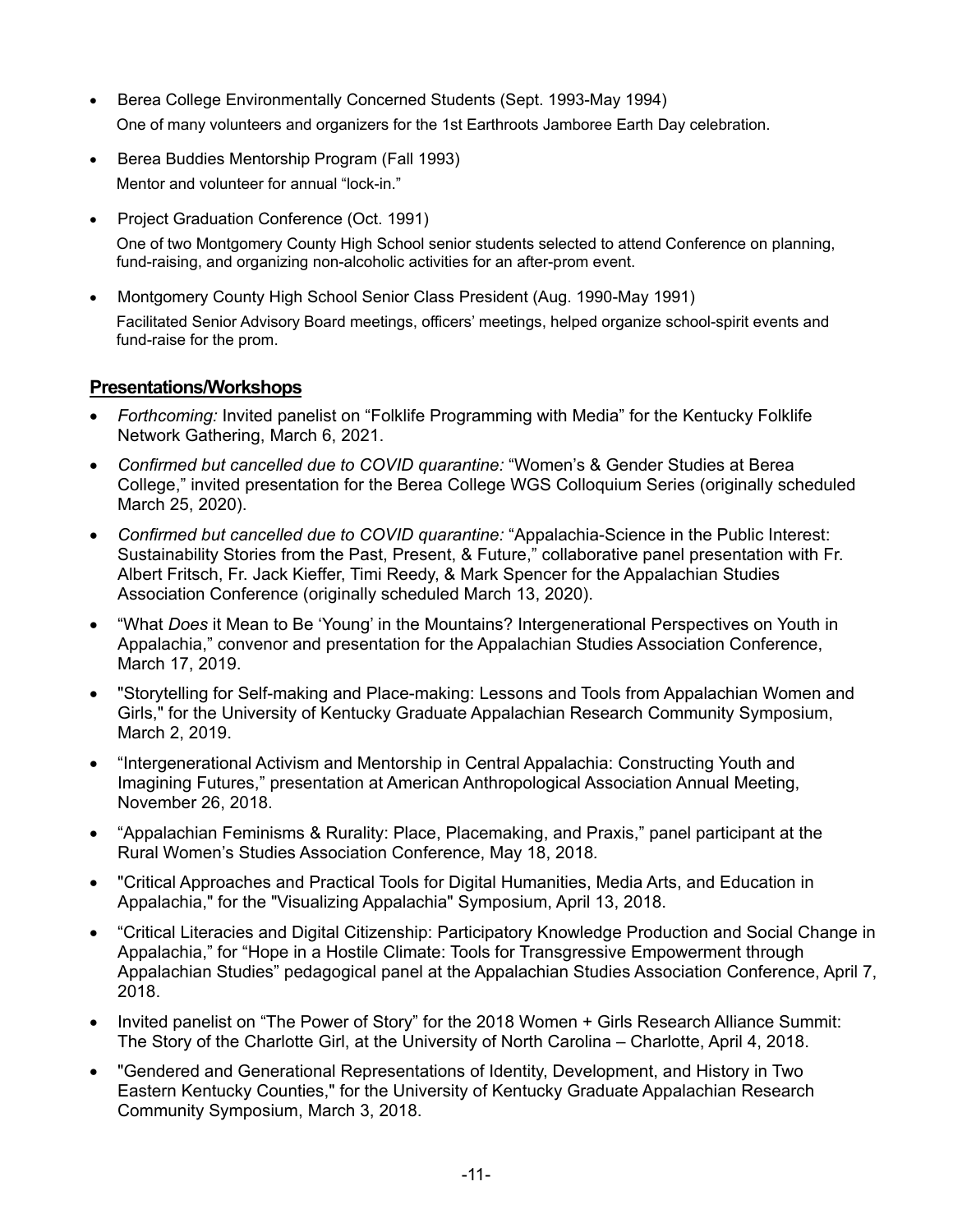- Invited discussant for "Seeing the Forest by Its Trees: Interdisciplinary Perspectives on Appalachian Forests" panel and invited participant for a Scholar Activist Panel on art and environmental issues, University of Kentucky Dimensions of Political Ecology Conference, February 23 & 24, 2018.
- "Gendered and Generational Perspectives on Youth Media Education and Activism in Central Appalachia," Brown Award research presentation for the Sharing Work on Appalachia in Progress (SWAP) series at the University of Kentucky Appalachian Center, January 24, 2018.
- Invited discussant for film screening and discussion of *Goodbye Gauley Mountain: An Ecosexual Love Story*, Appalachian Studies Association Conference, March 11, 2017.
- "Examining Feminism in Appalachia through Contemporary Issues: A Discussion of Intersections and Place," invited discussant for roundtable at the Appalachian Studies Association Conference, March 10, 2017.
- "*What If There Was a Fire...?* Storytelling, Youth, and Community Theater in Appalachia," multimedia presentation for the University of Kentucky Graduate Appalachian Research Community Symposium, February 18, 2017.
- "'Endless' Possibilities: Producing Visual Art and Hope in Eastern Kentucky," Brown Award research presentation for the SWAP series at the University of Kentucky Appalachian Center, January 18, 2017.
- "Youth Media Education and Activism in Central Appalachia," Eller-Billings research presentation for the SWAP series at the University of Kentucky Appalachian Center, April 13, 2016.
- "Girls' Media Education in West Virginia: Critical Media Literacy and Production," collaborative multimedia presentation with Shelby Mack, Nicole Hall, Grace Harbert, and Katz Zuckett at the Appalachian Studies Association Conference, March 20, 2016.
- "Exploring Mountains with Multisensory Methods: Sensory Postcards of Appalachia and the Andes," multimedia presentation for the University of Kentucky Graduate Appalachian Research Community Symposium, March 5, 2016.
- "Young Women's Leadership and Youth Media Mentorship in Central Appalachia" poster presentation at Society for Applied Anthropology Conference, Pittsburgh, Pennsylvania, March 26, 2015.
- "Youth Media Education and Mentorship in Appalachia," Brown research presentation for the SWAP series at the University of Kentucky Appalachian Center, September 4, 2014.
- "Mediating Mountain Marginality: Implications for Further Comparative Research on Media Ecologies in Appalachia and the Andes," presentation at the Appalachian Studies Association Conference, March 29, 2014.
- "GLBTQ Scholarship and Organizing: A Review of Literature and Case Studies," University of Kentucky Graduate Appalachian Research Community Symposium, March 8, 2014.
- "Standing their Ground: Young Women Leading the Way in Envisioning Alternative Appalachias" with Ann Kingsolver as part of a panel on "Appalachia Strong: Borderline Representations of Southern Women" at the National Women's Studies Association (NWSA) Annual Conference, November 10, 2013.
- "Standing Ground in Appalachia: Young Women Leading Community Organizations" with Ann Kingsolver as part of a panel on "Local and Global Emergence of Women's Leadership in a Changing World" at the International Union of Anthropological and Ethnological Sciences (IUAES) World Congress: Evolving Humanity, Emerging Worlds, August 8, 2013.
- "Appalachian Ecofeminism: An Interactive Call and Response" presentation at the Appalachian Studies Association Conference, March 23, 2013.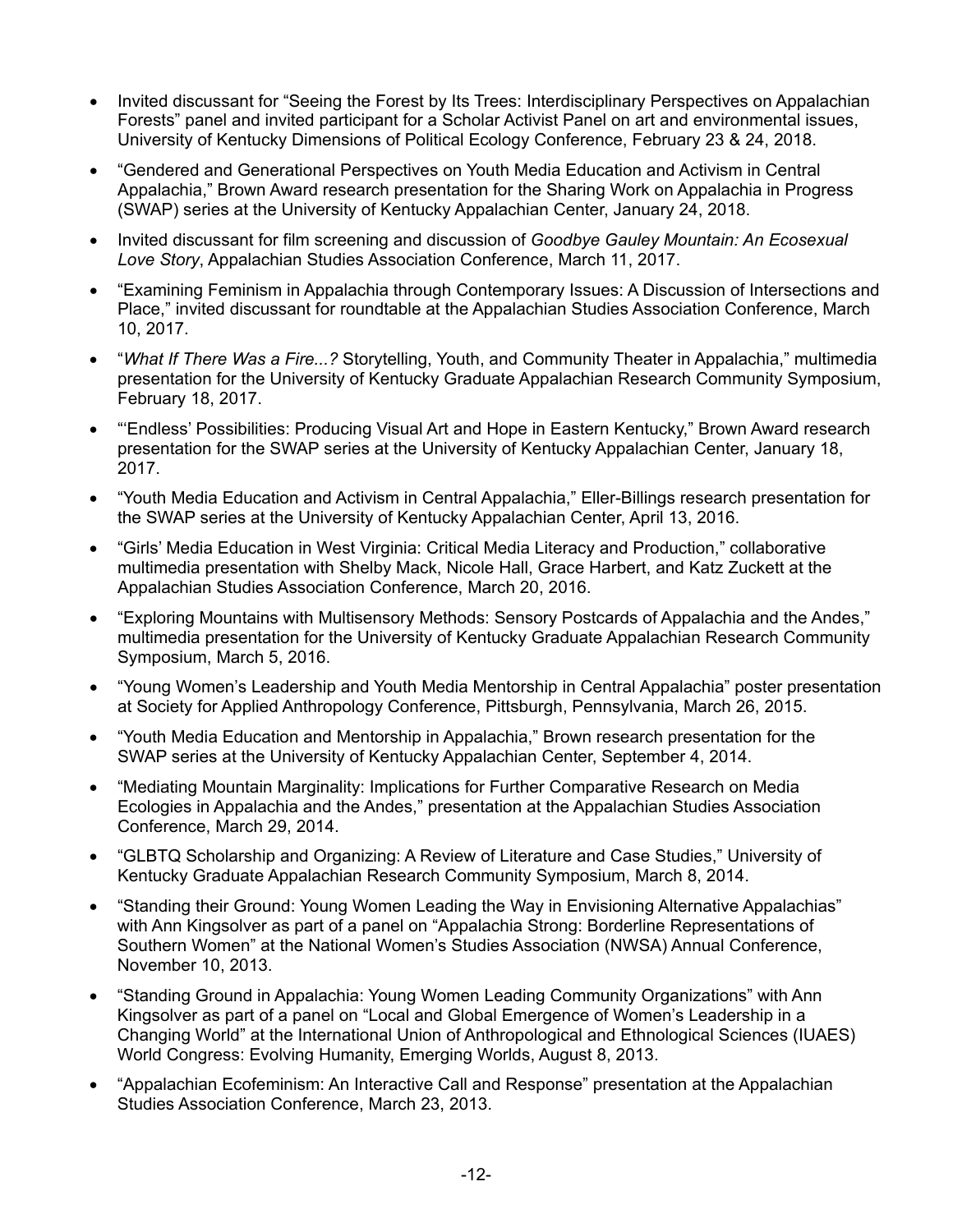- "Community Theatre on Clear Creek: Collaborative Storytelling and 'A Tree Called Earl'" multimedia presentation, University of Kentucky Graduate Appalachian Research Community Symposium, February 23, 2013.
- "Ecofeminist Ethics and Urban/Rural Dualism" as part of a panel on "Situating and Engaging with Feminist Political Ecology" at the University of Kentucky Dimensions of Political Ecology Conference, April 14, 2012.
- "Re-Reedy: Appalachian Music, Migration and Memory Revisited" multi-media presentation with Timi Reedy at the Appalachian Studies Conference, March 24, 2012.
- "Appalachian Ecofeminist Lesbian Homesteading" as part of a panel on "Expanding the Boundaries of Region and Identity: GLBTQ Studies in Appalachia" at the Appalachian Studies Conference, March 23, 2012.
- "Appalachian Ecofeminism: An Interactive Call and Response" presentation at the University of Kentucky Graduate Appalachian Research Community Symposium, February 18, 2012.
- "On the Creek: Stories from the Clear Creek Community," video presentation at Appalachian Studies Conference, March 12, 2011.
- "Community Scholar Narrative Panel," Kentucky Folklife Gathering, Kentucky Historical Society, June 19, 2010.
- "European Eco-Footprints," Earth Month Presentation, Berea College Center for International Education, April 12, 2010.
- "Remembering the Reedys: Appalachian Music, Migration and Memory" multi-media presentation with Timi Reedy at Appalachian Studies Conference, March 21, 2010.
- "Remembering the Reedys: Appalachian Music, Migration and Memory," multi-media presentation for Appalachian Sound Archives Fellowship at Berea College, Dec. 18, 2009.
- "Constructing Green Homes and Jobs in Central Appalachia" convener and facilitator for online conference/discussion on behalf of the Federation of Appalachian Housing Enterprises (FAHE), September 25, 2009.
- "Energy and Empowerment" co-organizer, co-presenter, and co-facilitator for community networking gathering, May 8, 2009.
- "Filmmaking and Community Activism" workshop, Campus Community Partnership for Sustainability (CCPS) Conference at Western Kentucky University (WKU), April 25, 2009.
- "Going Green in a Big Way" presentation panelist, CCPS Conference at WKU, April 25, 2009.
- "Energy & Empowerment: A Community-Campus Collaboration in Madison County, Kentucky" copresenter with Megan Naseman at CCPS Conference at WKU, April 25, 2009.
- "Kentucky Colleges' and Universities' Sustainability Efforts: Successes and Challenges" presentation panelist at Energizing Kentucky Conference, April 16, 2009.
- "Sustainability on Appalachian Campuses" presentation panelist at Appalachian Studies Conference, March 27, 2009.
- "Green Event Planning," workshop for Networking Luncheon Series, March 11, 2009; workshop for Berea College student organizations, October 20, 2008.
- "A Tale of Two Sustainability Coordinators: Two Models at One College," poster presentation, Association for the Advancement of Sustainability in Higher Education Conference (AASHE) Conference, November 10, 2008 [\(http://www2.aashe.org/conf2008/uploads/dl.php?f=14\)](http://www2.aashe.org/conf2008/uploads/dl.php?f=14).
- "Green Event Planning," Berea College Green Living Workshop, July 21, 2008.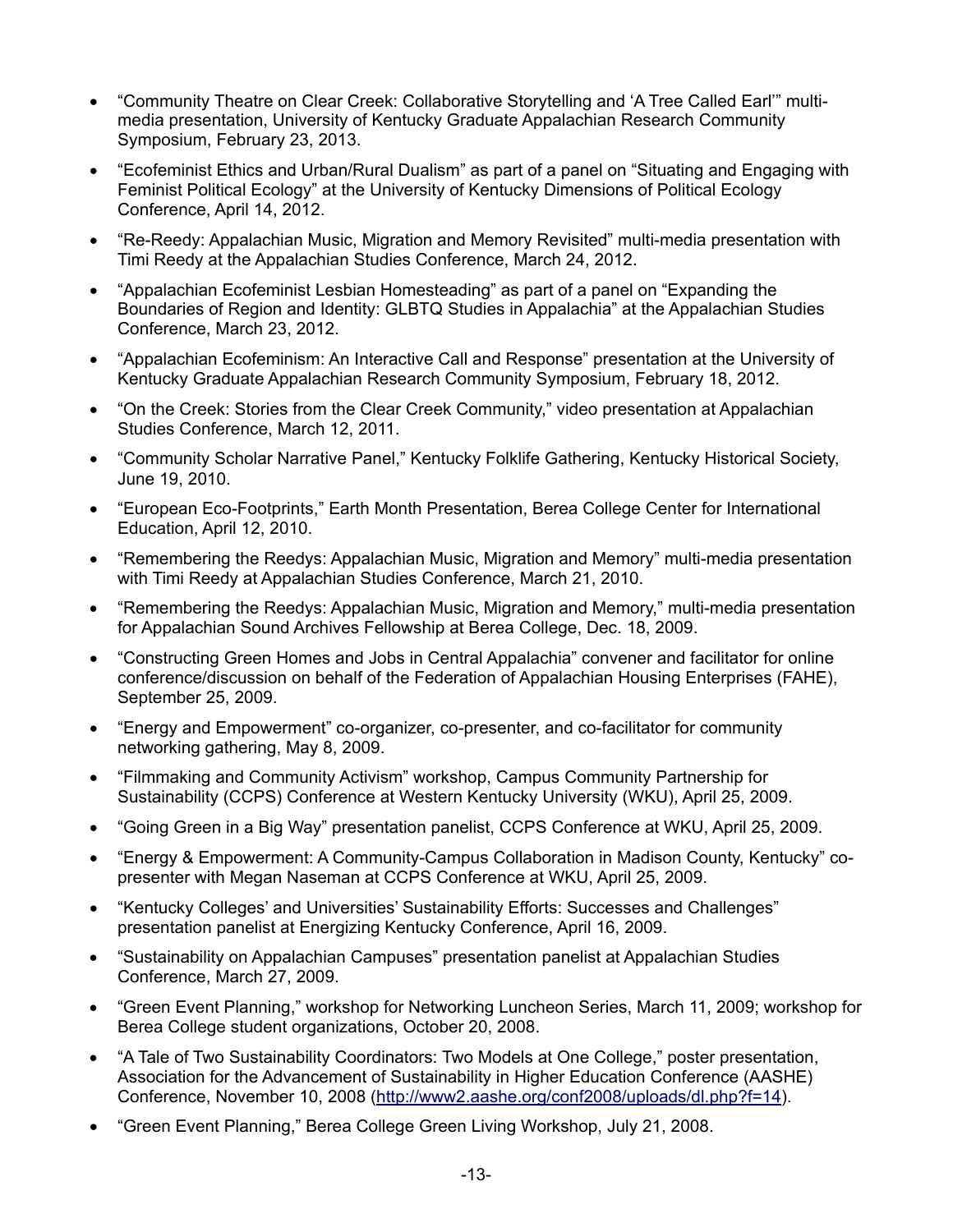- "Greening Education Facilities," *Building Design + Construction* webcast panel, February 28, 2008.
- "Farm to School Lunch Programs-Make It Happen" presentation panelist at Healthy Food, Local Farms Conference, September 29, 2007.
- "Appalachian Folkways as Sustainability Education," convener and panelist at Campus Community Partnership for Sustainability (CCPS) Conference at Eastern Kentucky University (EKU), April 21, 2007.
- "Local Food Systems in Institutional Settings," convener and panelist at CCPS Conference at EKU, April 21, 2007.
- "Sustainability Coordinators: What They Do and Why," presentation panelist at CCPS Conference at EKU, April 21, 2007.
- "Sustainability in Berea, Kentucky: College and Community Perspectives," Appalachian Studies Association Conference: "Piecing the Appalachian Experience," March 23, 2007.
- "Sustainability in Berea, Kentucky: College and Community Perspectives," AASHE Conference: "The Role of Higher Education in Creating a Sustainable World," October 5, 2006.
- "Sustainability in the Curriculum," keynote comments for "Sustainability, St. Catharine College and You" Panel Discussion for Faculty, St. Catharine, Kentucky, May 16, 2006.
- "Taking it Home," Berea College Green Living Workshop, May 5, 2006.
- "Greening the Office," Berea College Green Living Workshop, April 29, 2006.
- "Plain and Sustainable Living," Berea College Administrative Professionals Day, April 19, 2006.
- "Sustainability at Berea College," Berea College Western Kentucky Alumni Chapter, March 11, 2006.
- "Sustainability at Berea College: Seeing the Class Half Full," Interview Presentation for Sustainability Coordinator position at Berea College, November 2, 2005.
- "What's on Your Plate? Transitioning to a Local Food Economy," presentation on behalf of Local Food Initiative and MCAT/MERJ for Berea College Campus Sustainability Week, October 25, 2005.
- "Are You a Latent Ecofeminist?" workshop at the EarthRoots: Local Roots, Sowing Seeds of Change festival at Berea College, April 16, 2005.
- "The Schlesinger Library and Women's Activism," Berea College Peanut Butter and Gender Lecture Series, November 17, 2004.
- "Ecofeminism in Appalachia: One Woman's Perspective and Call to Action," [Women of Appalachia](http://www.zanesville.ohiou.edu/ce/wac/table%20of%20contents%202003.htm)  [Conference,](http://www.zanesville.ohiou.edu/ce/wac/table%20of%20contents%202003.htm) October 24, 2003.
- "Berea Garden Party and Proposed MERJ Market," for Panel on "Community Ohio Valley," Small Communities Conference, September 13, 2003.
- "The Schlesinger Library and Women's Activism," Berea College Friday Colloquium Series, September 5, 2003.
- "Are You a Latent Ecofeminist?" session (with Dr. Barbara Wade) at the Women Uniting for P.E.A.C.E. Redefining Womanhood Conference at Berea College, March 8, 2003.
- "Women, Religion, & Feminist Theology," Berea College Seekers Group, March 6, 2003.
- "Feminist Biblical Interpretation in the Lives of Nicaraguan Women," Episcopal Divinity School Feminist Liberation Theologies Luncheon Series, Fall 2000.
- Introduction of Mary Daly, Harvard Divinity School, Women's History Month Lecture, March 10, 2000.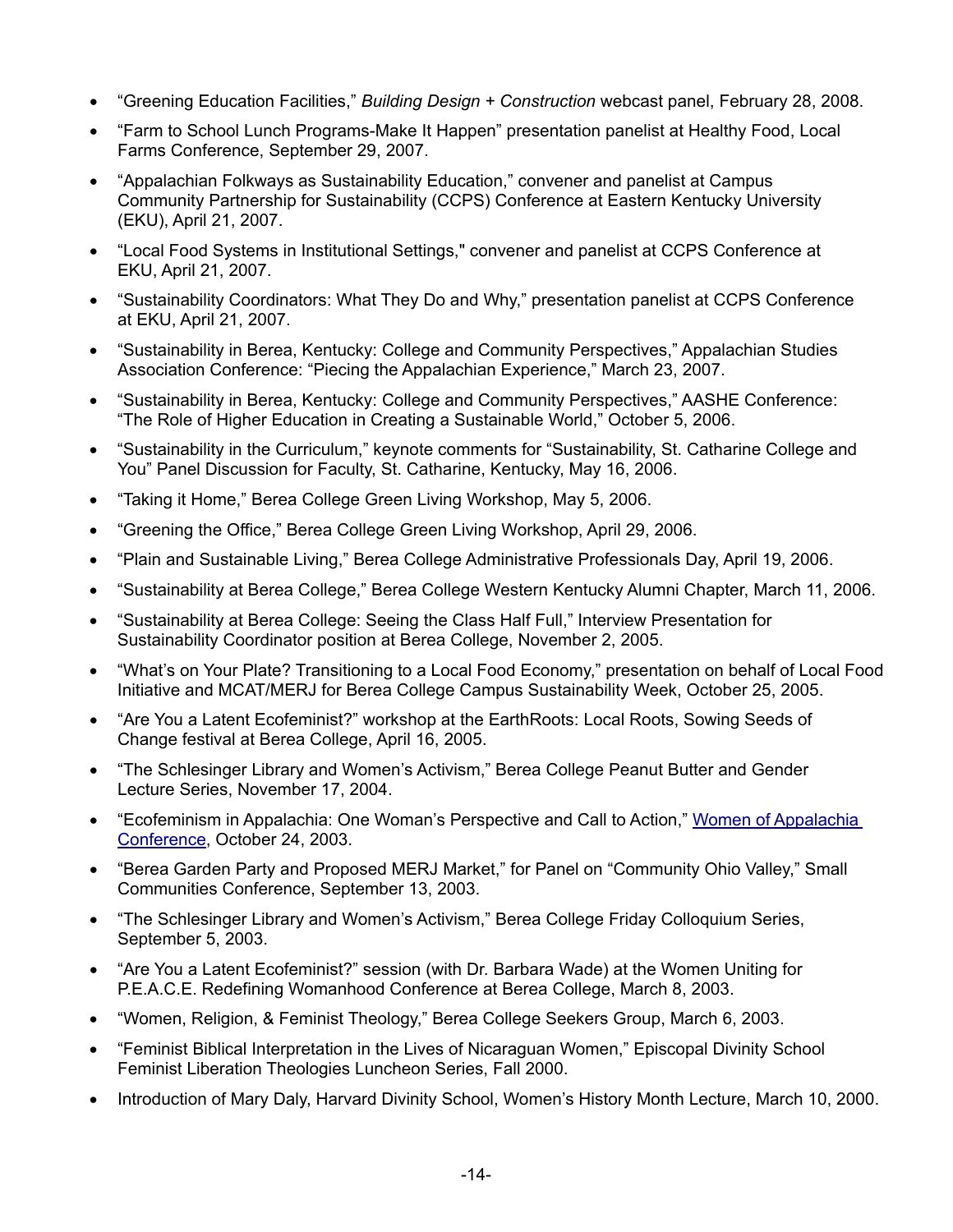- "Empowerment as a Tool for Changing Women's Health," Berea College Peanut Butter and Gender Lecture Series, Fall 1998.
- "Empowerment as a Tool for Changing Women's Health," Kentucky Growth and Research Opportunities for Women (GROW) Conference, Spring 1998.

### **Ethnographic and Oral History Projects**

- "Youth Activism in Different Generations in Appalachia," project director, principal investigator (PI), and interviewer for an IRB-approved oral history project on intergenerational experiences of and reflections on youth, gender, civic engagement and activism, and regional development; archived in the UK Louie B. Nunn Center for Oral History [\(https://kentuckyoralhistory.org/catalog/xt7j0z70zr7g\)](https://kentuckyoralhistory.org/catalog/xt7j0z70zr7g); 2017-2019.
- "Youth Media Education and Activism in Central Appalachia," principal investigator for IRB-approved ethnographic study for pre-dissertation research, including participant observation in youth media education programs as well as conducting and transcribing interviews, 2015-2018.
- "Hunting and Gathering Sustainability: A Political Economy of Local Knowledge and Foraging Practices Among Homesteaders and Sustainability Practitioners in an Appalachian Edge Community," conducted an ethnographic project, including an online survey of local homesteaders, for a course on "Hunting & Gathering Societies," Fall 2013.
- "Sources of Inspiration and Support for Young Women Leaders in Central Appalachia," research assistant for Dr. Ann Kingsolver's (PI) IRB-approved ethnographic study, including conducting three and transcribing two of four interviews, Summer 2013.
- "Alternative Economic Practices in an Appalachian Community," conducted an ethnographic project, including an online survey of local homesteaders, for a course on "Anthropology and Political Economy," Spring 2013.
- "Motivations for Film Production at an Appalachian Liberal Arts College," conducted an ethnographic project, including participant observation and an online survey of college students enrolled in a filmmaking class as well as conducting and transcribing four interviews with four of them, for a course on "Ethnographic Methods," Spring 2012.
- "The State of Kentucky Arts, Humanities, and Documentation," conducted an ethnographic project, including the conducting and transcribing four interviews with women involved in local and statewide arts and humanities organizations, for a course on "Anthropology of the State," Fall 2011.
- "David Lundy Oral History," videotaped and co-conducted oral history interview with the owner of Lundy Recording Studio in Barbourville, Kentucky, to be archived in the Berea College Hutchins Library Special Collections and the Kentucky Historical Society.
- "Harry Rice Oral History," videotaped and co-conducted oral history interview with the Berea College Sound Archivist, archived in the Berea College Hutchins Library Special Collections and the Kentucky Historical Society, as part of a Community Scholars Program sponsored by the Kentucky Folklife Program.
- "Marta Maria Miranda: A Cubalachian Woman Speaks" set up and transcribed oral history interview conducted by Timi Reedy and edited a narrative piece for a course on "Latin American Women Represent Themselves" through the Radcliffe Consortium of Women's Studies, Spring 2000.
- "Schlesinger Library and Women's Activism," conducted a historical and ethnographic research project including two audio oral history interviews with long-time Schlesinger employees Kathy Craft and Anne Englehart, for a course on "Communities and Women's Activism" through the Radcliffe Consortium of Women's Studies, Spring 2001.
- "Schlesinger Library and Food," conducted a historical and ethnographic research project including participant observation, an anonymous survey, and brief one-on-one interviews with regular staff and student employees, for a graduate course on "Ethnographic Imaginations," Spring 2001.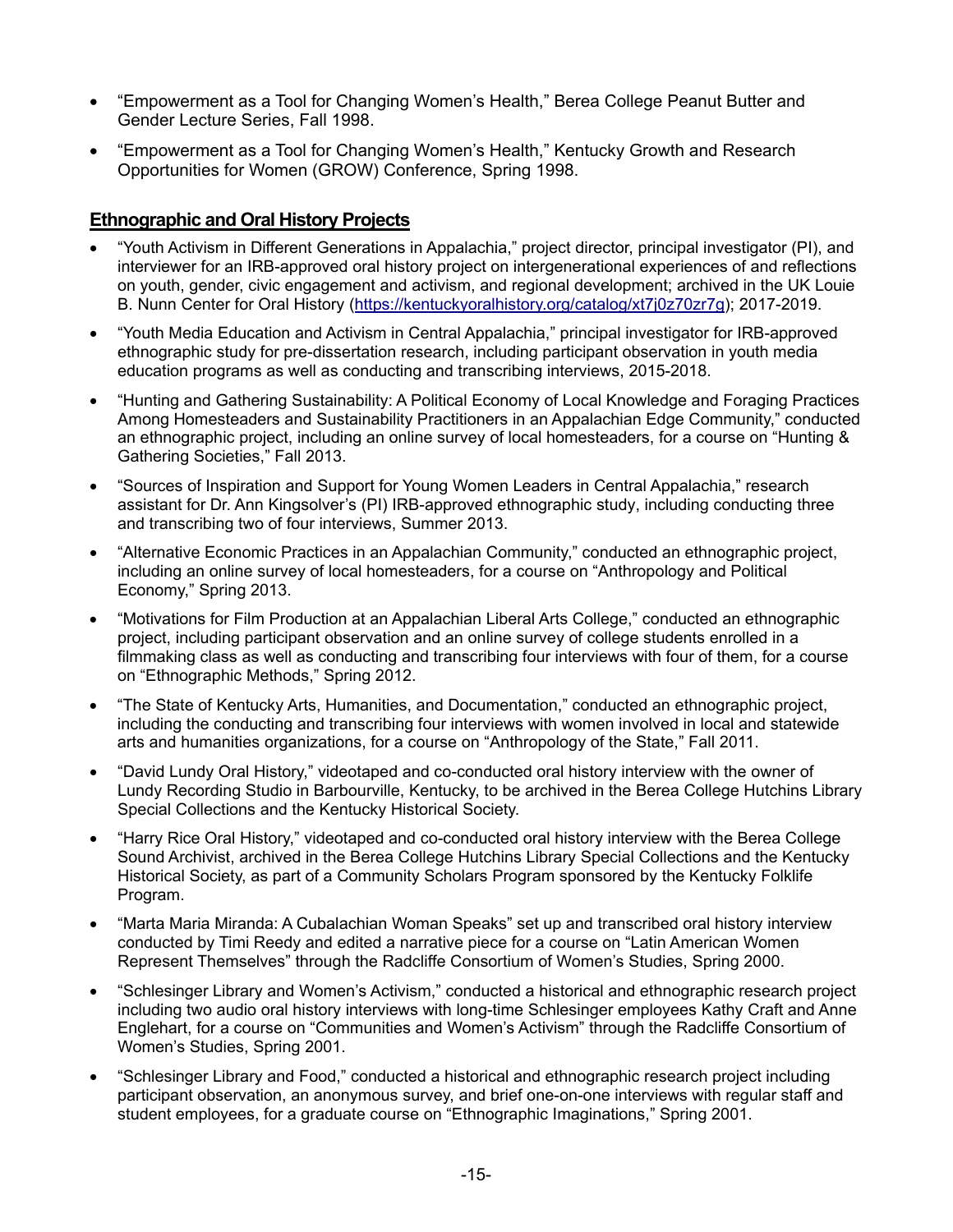• "Berea College Appalachian Museum: Preservation of History Becomes the Past," conducted video interviews with Loyal Jones, Sydney Saylor Farr, Shannon Wilson, Chris Miller, Theresa Burchett, etc., Spring 1998.

### **Selected Video Projects**

- *Remembering the Reedys: Appalachian Music, Migration and Memory*: ongoing documentary about Kentucky Bluegrass musicians Frances and John Reedy from Harlan, Kentucky.
- *Clear Creek Festival 2009* and *2010*: DVD compilations; footage of selected performers' sets; editing of multiple video performances, compilation of additional footage of *On the Creek* play performances, and production of overall DVD's, Fall 2009 and Fall 2010.
- *Blue Lick House Concert* (45 min.): live performance by Australian folk singer/songwriters Penelope Swales and Iain Campbell Smith in Berea, Kentucky, recorded Summer 2005, completed Fall 2009.
- *Filmmaking and Activism* (5 min.): short about a Berea College Short Term course and Appalshop field trip, January 2009.
- *Completing the Circle: A Labor of Love* (3 min.): "digital story" about my grandparents helping build our house, produced at a workshop led by the Carpetbag Theatre at the 2008 Brushy Fork Annual Institute and screened at the 2009 Clear Creek Film Festival.
- *Go-Go Gloria Gospel* (2.5 min.): music video created as 2006 Christmas present for bell hooks.
- *Holidays with Frances* (6 min.): video memorial in honor of Frances Reedy, which includes background music of her songwriting and vocals as part of the bluegrass ensemble "John Reedy and His Stone Mountain Hillbillies."
- *Examining Learning Outcomes at Work Colleges*: DVD follow-up to the Work Colleges Consortium (WCC) Wingspread Conference; production of three 3-minute video labor stories about Berea College students, compilation of student labor video stories from other WCC schools, and production of overall DVD, Spring 2007.
- *Drink of Water* (2 min.): short screened at the 2008 Clear Creek Film Festival.
- *ComMERJal* (30 sec.): MERJ Market commercial, (class project for BEM 295 at EKU), Summer 2005.
- *Family Picture* (3 min.): music video with short introductory skit (class project for BEM 295 at EKU), Summer 2005.
- *Turn Your Drown Upside Down* (3 min.) collaborative production, IdeaFestival Filmmakers Lab in Lexington, Kentucky, September 2004.
- *Berea College Appalachian Museum: Preservation of History Becomes the Past* (10 min.): documentary featuring footage of the museum and interviews with various Berea College figures, museum employees, and student body about the closing, Spring 1998.

### **Audio Productions**

- *Being a Kidd: Lessons from Ruby May* (5 min.): summary. and supported by an Artist Enrichment Grant from the Kentucky Foundation for Women, August 2019. [https://soundcloud.com/user-](https://soundcloud.com/user-64786914/being-a-kidd-lessons-from-ruby-may)[64786914/being-a-kidd-lessons-from-ruby-may](https://soundcloud.com/user-64786914/being-a-kidd-lessons-from-ruby-may)
- *The New Normal?* (3:58 min.): collaborative podcast with Timi Reedy and Robert Rorrer as OM Radio as part of the 2018 KCRW 24-Hour Radio Race and the Independent Producer Project on the designated theme, "The New Normal," August 2018. [https://soundcloud.com/user-64786914/om-radio](https://soundcloud.com/user-64786914/om-radio-the-new-normal-radio-race-2018)[the-new-normal-radio-race-2018](https://soundcloud.com/user-64786914/om-radio-the-new-normal-radio-race-2018)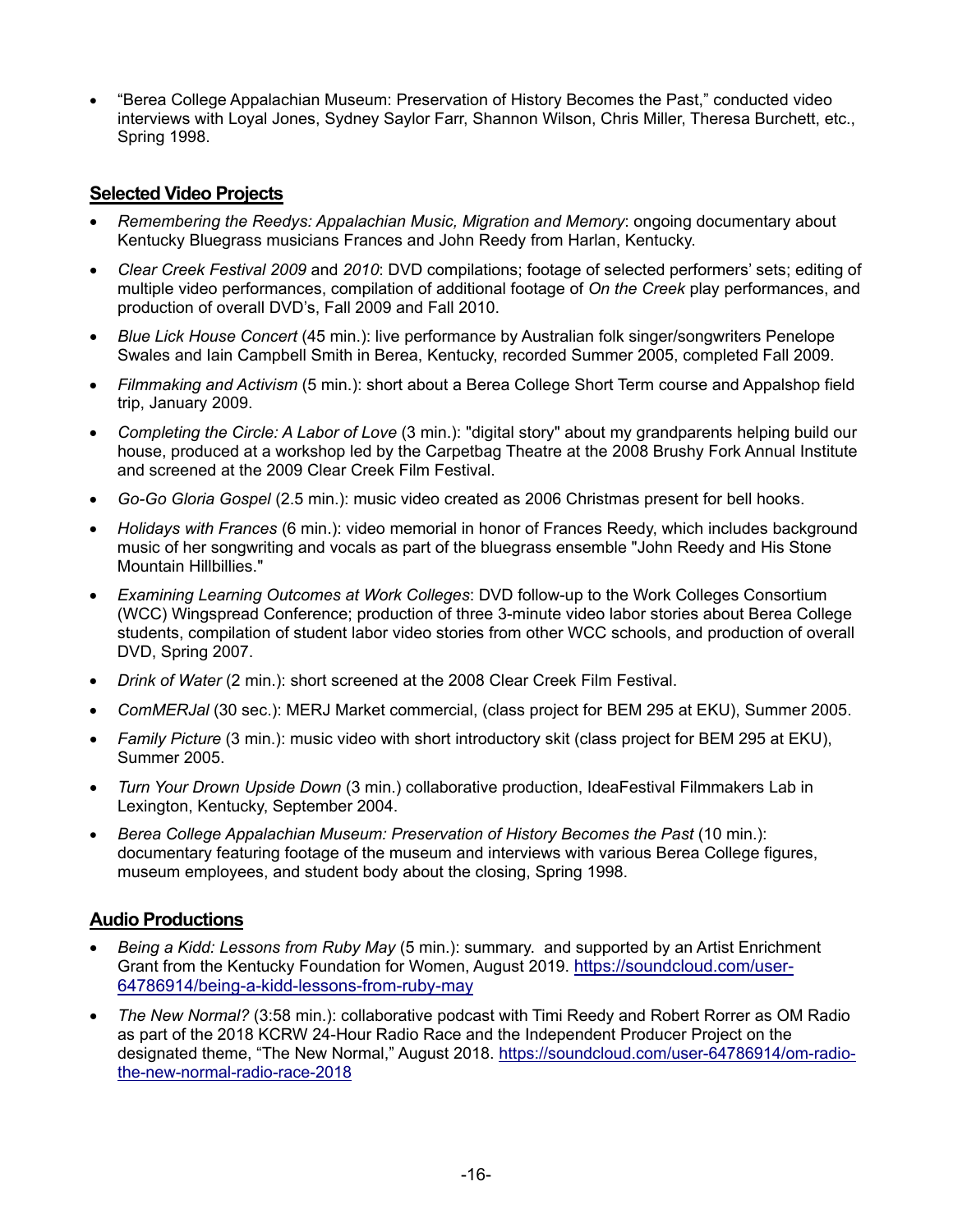# **Other Arts and Media Experience**

- Juried member, Kentucky Arts Council Teaching Artist Directory, 2018-Present.
- Juried member, Berea College Promise Neighborhood Teaching Artist Directory, 2018-Present.
- Participant, Hurricane Gap Community Theater Institute at Pine Mountain Settlement School, Nov. 17-19, 2017.
- Chorus/Jesus in the Temple, *Jesus Christ Superstar in Concert* with Motherlodge Live Arts Exchange, Union Church, Berea, KY, April 14, 2017.
- Collaborator/participant, Youth Theater Lab (workshop and performance), Appalachian Media Institute/Roadside Theater at Appalshop, Fall 2016.
- Organizer, "Youth Voices and Visual Productions in Central Appalachia: Appalachian Media Institute" film screening, University of Kentucky Graduate Appalachian Research Community Symposium, April 18, 2015.
- Volunteer, Summer Documentary Institute, Appalachian Media Institute at Appalshop, Summers 2014-2017.
- Volunteer Assistant Media Teacher, Camp Steele at High Rocks Educational Corporation, Summer 2014.
- Jury Member, International Human Rights Film Festival (Festival Internacional de Cine de los Derechos Humanos) in Sucre, Bolivia, July 2013.
- Co-producer, 2007-2011 Clear Creek Film Festival featuring film/video projects "focused on but not limited to natural and sustainable living, Appalachian storytelling, Appalachian youth culture, global awareness/ human rights, and any films created or produced by local media artists"; 2009 Film Festival also included an Al Smith Fellowship Filmmakers Tour featuring Appalshop filmmakers Elizabeth Barret and Mimi Pickering.
- Actor and co-creator, *On the Creek: Clear Creek Past, Present, and Future* (2009) and *On the Creek: Community Story Project* (2010)*,* theatrical productions based on local story gathering, personal experiences, and improvisational exercises, at the 2009 and 2010 Clear Creek Festivals.
- Co-producer, Water and Climate Change Film Festival at the 2009 Campus-Community Partnerships for Sustainability Conference.
- Actor, multiple roles (*Vacation* and *Songs My Brother Sang*) in series of 10-minute plays for the Berea Quilt Extravaganza, Summer 2008.
- Actor, multiple roles (*Water Depression*, *Matter of Perception*, and *Leaky Logic*) in series of 10-minute plays for the Berea Rain Barrel Festival, April 2008.
- Monologist, "A Memory, A Rant, A Monologue, and a Prayer" as part of the Berea College production of the *Vagina Monologues*, March 2008.

# **Profiled or Featured**

- *Forthcoming:* Radio interview for *Register of the Kentucky Historical Society* segment about "Youth Activism in Different Generations in Appalachia project" on WEKU program *Eastern Standard*. [\[https://www.weku.org/term/eastern-standard-0#stream/0\]](https://www.weku.org/term/eastern-standard-0#stream/0)
- "Featured PhD Candidate Tammy Clemons" (student user interview), *Otter Blog*, September 8, 2020. [\[https://blog.otter.ai/featured-phd-candidate-tammy-clemons/\]](https://blog.otter.ai/featured-phd-candidate-tammy-clemons/)
- "Thesis & Dissertation Writing Camp" (grad students interviewed for video promotion), UK Graduate School Office of Professional Enhancement, November 5, 2020. [\[https://www.youtube.com/watch?v=aSAsQBXa\\_38\]](https://www.youtube.com/watch?v=aSAsQBXa_38)
- "Top Articles of 2018" (co-author of third most popular "In Focus" article), *Anthropology News,* December 17, 2018. [\[https://anthrosource.onlinelibrary.wiley.com/doi/abs/10.1111/AN.1057\]](https://anthrosource.onlinelibrary.wiley.com/doi/abs/10.1111/AN.1057)
- "Seeing Appalachia Through the Eyes of Appalachians," by Layne Amerikaner, *The Nation*, June 25, 2016. [\[https://www.thenation.com/article/seeing-appalachia-through-the-eyes-of-appalachians/\]](https://www.thenation.com/article/seeing-appalachia-through-the-eyes-of-appalachians/)
- "Three Grad Students Receive UKAEF Fellowships," *UKnow University of Kentucky News,* April 29, 2016. [\[http://uknow.uky.edu/content/three-grad-students-receive-ukaef-fellowships\]](http://uknow.uky.edu/content/three-grad-students-receive-ukaef-fellowships)
- "RGAN Building Soaking Up Sun's Power With New 30-kilowatt Array," *UKnow University of Kentucky News*, March 24, 2015. [\[http://uknow.uky.edu/content/rgan-building-soaking-suns-power-new-30-kilowatt-array\]](http://uknow.uky.edu/content/rgan-building-soaking-suns-power-new-30-kilowatt-array)